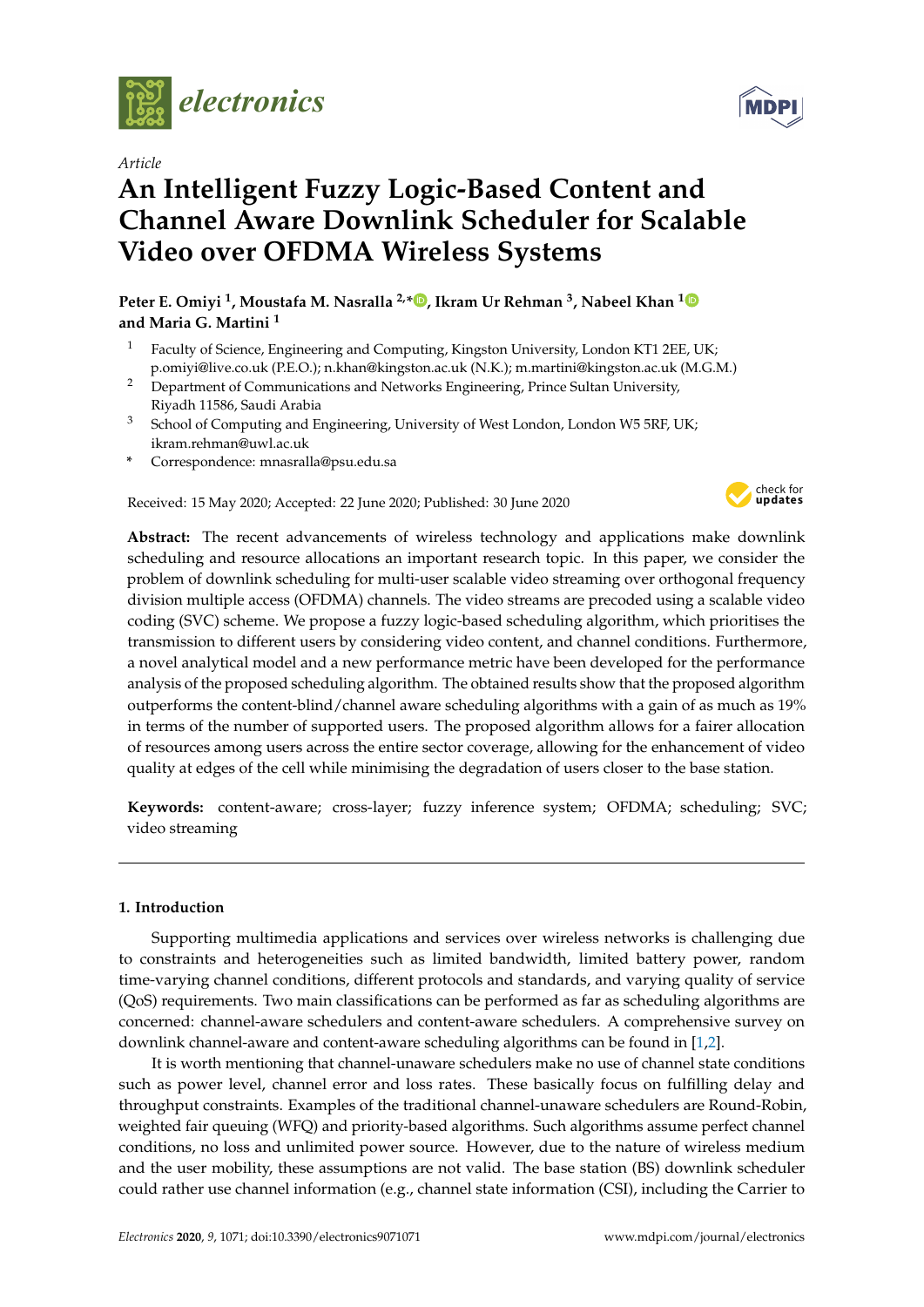Interference and Noise Ratio (CINR)) which is reported back from the mobile receiver. Most of the channel-aware algorithms assume that channel conditions do not change within the frame period. It is also assumed that the channel information is known at both the transmitter and the receiver. In general, schedulers favour the users with better channel quality to exploit the multi-user diversity and channel fading. However, to meet fairness requirements, the scheduler also needs to consider

other users' requirements and should introduce some compensation mechanisms. In content-unaware scheduling strategies, the QoS of the received video is measured in generic terms of packet delay, packet loss rate, or data rate. In general, these methods exploit the variability of the wireless channel over time and across users, allocating a majority of the available resources to users with good channel quality. Ultimately, these scheduling strategies support higher data rates, while maintaining fairness across multiple users. In this context, these strategies attempt to maximise a utility function, which is defined as either a function of each user's current average throughput, or of each user's queue length or delay of the head-of-line packet [\[2\]](#page-17-1).

In contrast, content-aware scheduling strategy is not a simple function of the data rate, delay, or data loss but it is rather affected differently by the impact of losses and errors in different segments of the video stream. This is highlighted in a scalable video coding (SVC) bitstream, which consists of one base layer and multiple enhancement layers. As long as the base layer is received, the receiver can decode the video stream. As more enhancement layers are received, the decoded video quality is improved. In multi-user video transmission, this introduces a type of multi-user content diversity that can be exploited by content-aware scheduling policies in optimising the utilisation of the network resources. Examples of content-aware methods and current SVC studies are found in [\[2](#page-17-1)[–9\]](#page-17-2). Unlike state-of-the-art content aware strategies, the proposed scheduling rule considers SVC layer priority index. The higher the layer priority, the higher the probability of the layer to be scheduled. The layers can be marked outside the eNodeB, for instance at the packet data network gateway (P-GW) or video server, whereas the scheduler at the eNodeB exploits the layer priority marking and schedule layers contributing maximum to the overall video quality. There exist several quality of experience (QoE) layer marking strategies, such as in [\[10](#page-17-3)[,11\]](#page-17-4), where SVC layers are marked based on their contribution to the overall QoE. Therefore, the proposed scheduling rule requires only layer priority index at the eNodeB, whereas the complex processing of SVC layer marking is performed outside the eNodeB. On the other hand, the state-of-the-art content aware scheduling requires complex video content processing at the eNodeB. However, the transfer of video content related information to the eNodeB is not practical thus restricting the usage of such strategies.

Several content aware scheduling strategies [\[12–](#page-17-5)[17\]](#page-18-0) evaluate the value of the content and maximise the video quality of the streaming users subject to the channel constraints. However, such strategies suffer from high computation complexity at the MAC layer of the eNodeB. In order to address the complexity issue, we proposed a scheduling strategy, where complexity in terms of the number of iterations varies linearly w.r.t the number of users and resources. In other words, the proposed fuzzy-based scheduling priority function is a linear function of the users (competing for resources) and the number of resources. This is in contrast to the content-aware scheduling strategies where scheduling complexity varies exponentially w.r.t the number of users and resources.

Furthermore, the literature lacks proposals on content-aware priority-based scheduling algorithm which utilises an fuzzy inference system (FIS). An FIS considers the concept of vagueness and uses probability-based mathematical models to represent the vagueness. Words/estimates are potentially less precise than numbers or Boolean representation; however, words are closer to human intuition. Hence, FIS would be a good approach to explore the tolerance for imprecisions and hence gain a better understanding of the application. There are two common inference methods: the Mamdani's fuzzy inference method and the Takagi–Sugeno–Kang method of fuzzy inference. In several studies related to real time scheduling, as in [\[18,](#page-18-1)[19\]](#page-18-2), it was proven that Mamdani-type FIS and Sugeno-type FIS perform similarly, except that using Sugeno-type FIS model allows the scheduling system to work at its full capacity. In addition, it was proven that Sugeno-type FIS has the advantage that it can be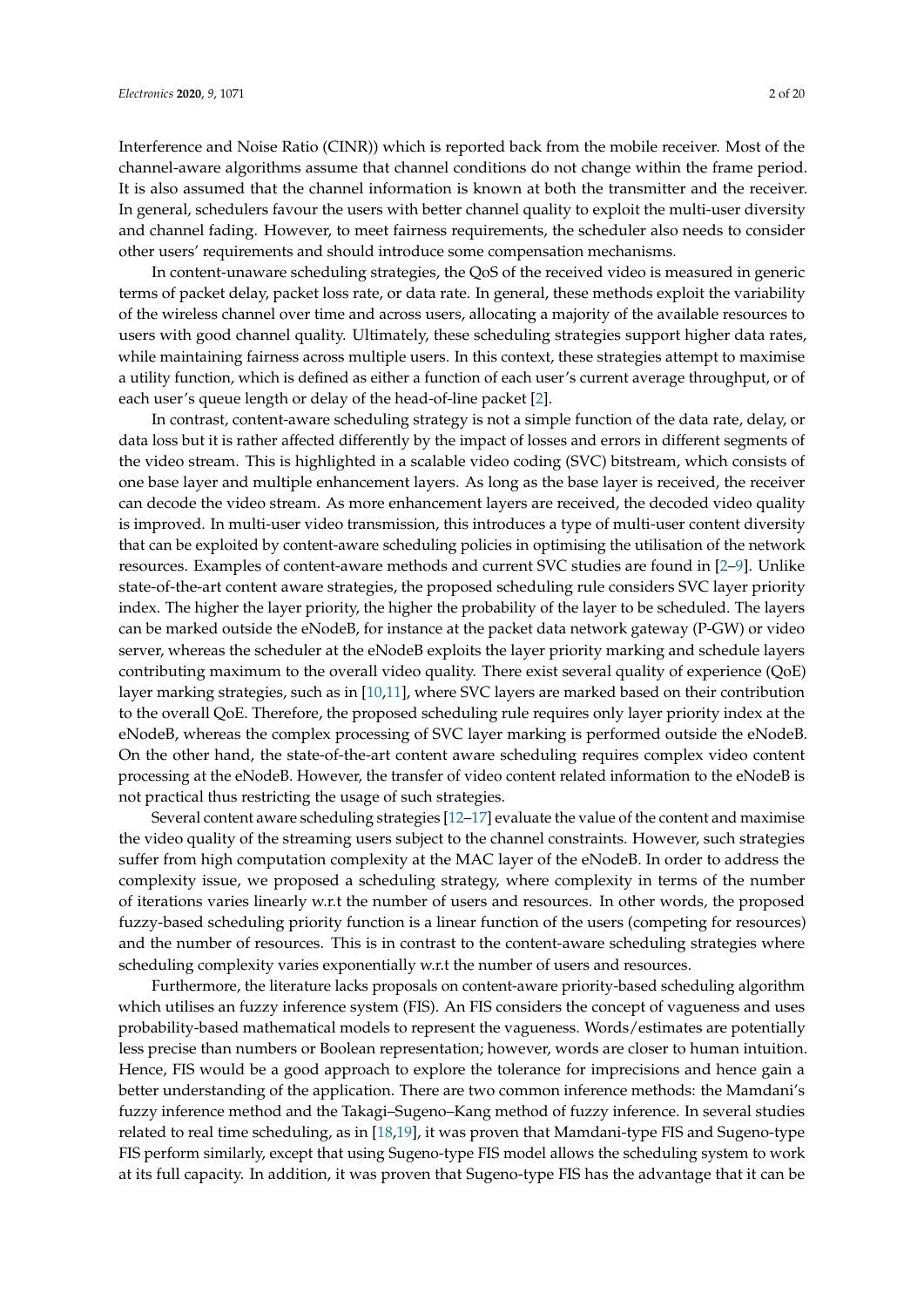integrated with neural networks and genetic algorithm or other optimisation techniques, so that the controller can adapt to individual user and variable channel conditions [\[18,](#page-18-1)[19\]](#page-18-2). FIS is an effective tool to establish relationships between input and output variables. It is particularly useful for relatively small dataset and limited number of input variables. Utilising FIS, we propose a downlink scheduling algorithm and a user utility function, which complements our study. Furthermore, this method provides computational efficiency and is well-suited for optimisation and adaption of algorithms, which makes it a potential candidate for scheduling problems, in particular for dynamic wireless systems. Hence, for our study the popular Sugeno's FIS method is chosen.

This paper provides four main contributions, highlighted below:

- 1. Proposing a multi-user content-aware priority-based scheduling algorithm, where packet priorities are selected based on Sugeno FIS.
- 2. Proposing a framework for quantitatively classifying the video content, in order to apply the proposed FIS.
- 3. Proposing a performance metric called significance throughput. This metric gives a better indication of the scheduler performance for content sensitive traffic than throughput.
- 4. Lastly, proposing a novel analytical model of the FIS-based scheduling algorithm, and providing analysis of it.

The rest of the paper is organised as follows. Section [2](#page-2-0) provides a background on fuzzy inference system, orthogonal frequency division multiple access (OFDMA) systems and scalable video coding. In Section [3,](#page-3-0) we present the related work on the existing downlink scheduling algorithms. Section [4](#page-6-0) describes the methodology which consists of an FIS-based downlink scheduling algorithm, a wireless system model, a novel key performance metric (i.e., significance throughput), and lastly, the analytical model to analyse the proposed scheduling algorithm. Results of the analytical model are reported in Section [5.](#page-12-0) Finally, Section [6](#page-16-0) concludes the paper.

## <span id="page-2-0"></span>**2. Background**

In this section, we provide background on the core aspects of this paper which are fuzzy inference system, OFDMA systems and scalable video coding.

As mentioned earlier in Section [1,](#page-0-0) for our study the Sugeno fuzzy inference method is chosen. The underlying concept of FIS is that of a linguistic variable which makes it closer to human intuition. Hence, fuzzy logic is a good approach to explore the tolerance for imprecisions and hence gain a better understanding of the application. An FIS performs the mapping of a given input to an output using the fuzzy logic and by employing components such as membership functions, fuzzy logic operators and If-Then rules. After the input and output variables are defined for the Fuzzy system, the next step is to assign linguistic labels in order to provide quantification of the values, which are defined through membership functions. More details on the functionality of FIS can be found in [\[20,](#page-18-3)[21\]](#page-18-4).

The underlying wireless technology considered in this paper is 4G system, which is based on OFDMA. The OFDMA systems allow multiple users to share the spectrum at the same time. The subcarriers in OFDMA are shared between multiple users; to enable better utilisation of radio resources. This technique helps wireless technologies improve the system capability to achieve the following: (1) support high data rates, (2) provide multi-user diversity, (3) compact/eliminate the inter-symbol-interference (ISI) caused by multipath fading and (4) to be immune to frequency selective fading [\[2\]](#page-17-1).

The video streams used in this paper are precoded using an SVC scheme. SVC [\[22\]](#page-18-5) represents a video sequence via multiple layers with different quality, resolution or frame rate as shown in Figure [1.](#page-3-1) SVC enables graceful degradation of video quality when resources are limited, hence it is particularly suitable for the case of multi-user video scheduling.

In other words, an SVC stream has a base layer and several enhancement layers. As long as the base layer is received, the receiver can decode the video stream. As more enhancement layers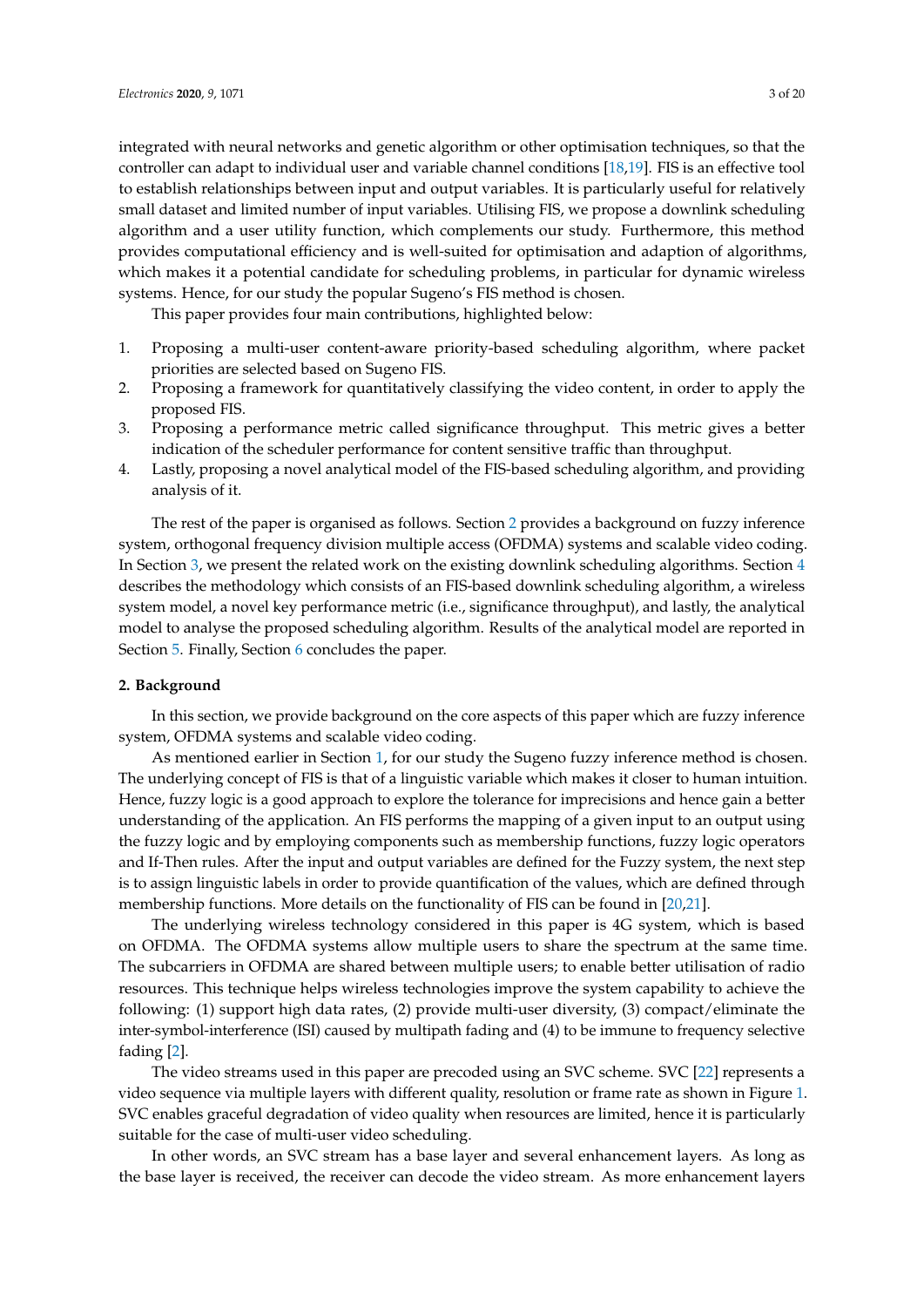are received, the decoded video quality is improved. The scalability of SVC consists of temporal scalability, spatial scalability and quality scalability. In this work, we consider SVC with temporal scalability, however our approach is also applicable to other scalability models which are defined in [\[22\]](#page-18-5). For example, in temporal scalability model, we consider a Hierarchical B frame group of pictures (GOP) structure as follows  $\{K_0B_2B_1B_2K_0..\}$ , where  $K_0$  is an I or P key picture. The number of coding layers  $N_L = 3$ . Each layer is composed of one or more frames. The layers in order of importance are the key picture  $\{K_0\}$  with index *l* = 0,  $\{B_1\}$  with index *l* = 1 and  $\{B_2B_2\}$  with index *l* = 2. The significance values are  $v = 1$ ,  $v = 2/3$  and  $v = 1/3$ , respectively.

<span id="page-3-1"></span>

**Figure 1.** Temporal, spatial and quality scalability of scalable video coding (SVC).

# <span id="page-3-0"></span>**3. Related Work**

Over the years, various packet scheduling algorithms have been developed to support real time (RT) and non-real time (NRT) services, comprising the most commonly used ones, namely: proportional fair (PF), modified largest weighted delay first (M-LWDF) and exponential-PF (EXP-PF) schedulers [\[2,](#page-17-1)[3\]](#page-17-6). In the aforementioned schedulers, each flow is assigned a priority value and the radio bearer which carries the flow with the highest priority value will be scheduled first at the corresponding transmission time interval (TTI). When transmitting multimedia services to multiple users over wireless systems, a scheduling strategy should address the trade-off between resource utilisation and fairness among users. Network operators are mostly interested in maximising the exploitation of the resources, e.g., assigning more resources to the user(s) experiencing better channel conditions. However, this approach of theirs can result in unsatisfied users, which in turn would result in users' experiencing worse channel conditions and hence, leading towards not meeting their QoS and QoE requirements.

In our previous studies [\[2](#page-17-1)[,23\]](#page-18-6), we carried out a comprehensive review on the existing content-aware strategies. In addition, we classified content-aware strategies into the following three classes: (1) quality driven scheduling approach, (2) proxy driven radio resource allocation approach and (3) client driven approach. In this paper, we take a step forward on proposing a content-aware scheduling strategy that would fall under the first class i.e., quality driven scheduling approach as this approach consists of scheduling strategies specifically designed for video streaming traffic. In this approach, the information on the content of different video traffic flows is provided through cross-layer signalling to the radio access network (RAN). These types of schedulers consider in their scheduling decision different objective functions (e.g., mean square error (MSE), peak signal-to-noise ratio (PSNR)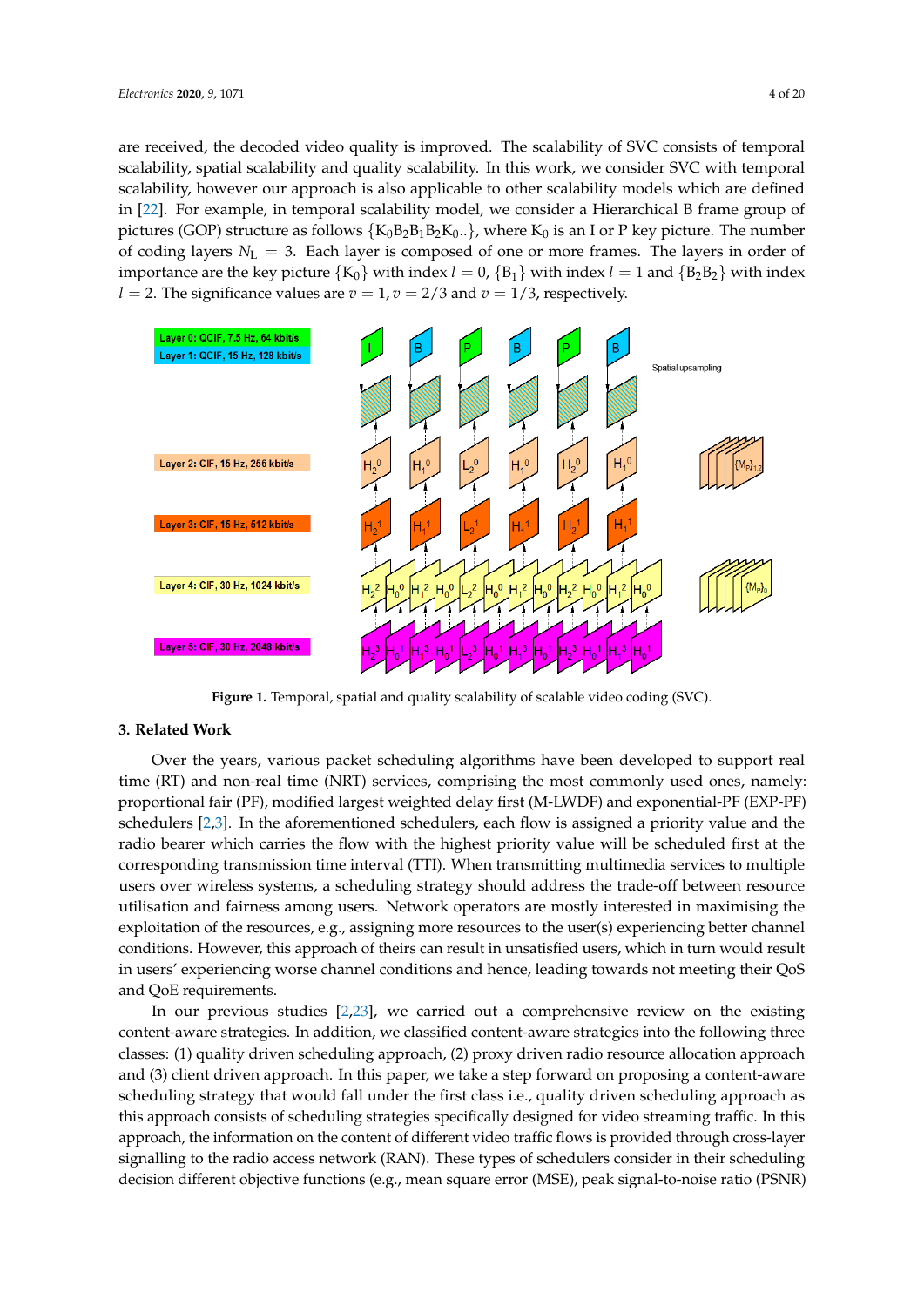and structural similarity (SSIM)) based on the video quality. The main goal of this scheduler is to maximise the video quality of the streaming users under channel and bandwidth constraints.

Content-aware downlink packet scheduling schemes for multi-user scalable video delivery over wireless networks are proposed in [\[8](#page-17-7)[,24](#page-18-7)[,25\]](#page-18-8). Their schedulers use a gradient-based scheduling framework along with SVC schemes. Similarly, a content-aware and fair downlink packet scheduling algorithm for scalable video transmission over long-term evolution (LTE) systems is proposed in [\[26\]](#page-18-9). The authors proposed a Nash bargaining based on fair downlink scheduling strategy for scalable video transmission to multiple users. A novel utility metric based on the importance of the video contents obtained from a GOP is used in conjunction with the decoding deadline of the GOP. The system capacity in terms of satisfied users can be increased by 20% with the proposed content-based utility in comparison with advanced, state-of-the-art throughput based strategies. The authors in [\[27\]](#page-18-10) improve the work in [\[26\]](#page-18-9) by exploiting multi-user time-averaged diversity. The reason for using SVC is to provide multiple high quality video streams over different prevailing channel conditions for multiple users. The schedulers proposed outperform the traditional content-blind scheduling approaches. Furthermore, a significant improvement was observed in terms of objective video quality metrics (e.g., Throughput, PSNR, SSIM, etc.) when the proposed scheduling schemes were compared with the content-blind scheduling schemes in the presence of network congestion. Hence, it was established that the video content should be given utmost importance after QoS, when determining the quality of video sequences [\[3\]](#page-17-6). However, the proposed content-aware schedulers did not explicitly consider channel conditions in its allocation process. In a wireless environment, this could lead to poor video quality, with a few users with very poor channel conditions, using almost all the available channel resources to satisfy their video quality requirements.

It is worth mentioning that video quality is subjective, and while it is relatively straightforward to distinguish between the importance of different segments of the video stream, based on their relative impact on video quality, it is difficult to quantify these differences. In Reference [\[3,](#page-17-6)[28](#page-18-11)[–30\]](#page-18-12), priority-based scheduling algorithms are proposed, with the priority function taking into account the importance of different frame types, channel conditions, buffer state and the relative start time of the video streams of the users. At the beginning of a time slot the scheduler computes the priorities of all users and schedules the one with the highest priority to transmit. This scheme when compared to non-content aware scheduling ensures that the higher priority frames have a lower frame loss rate. However, it is not clear how to set the priorities assigned to the different frame types, in order to optimise performance. This is particularly an issue when SVC is considered and a larger set of possible priorities exist.

To elaborate on the significance of priority-based content-aware scheduling, a QoE-based packet marking strategy scheduling model is presented in Figure [2.](#page-5-0) According to the figure, the marking algorithm at the P-GW provides packet prioritisation for video streams having different number of quality enhancement layers. The algorithm at the P-GW exploits the utility functions (based on mean opinion score (MOS) vs. Bit-rate) of the video streams and mark layers according to their bit-rates and contribution towards the overall perceived video quality. The main goal of the marking is to achieve the maximum video quality under the constraint of the available network resources. Thus, the packets of video layers contributing less towards MOS at the expense of higher bit-rates are marked to be served with lower priority. The higher the priority class, the lower the importance of the marked packets, which is exploited by the scheduler at the eNodeB by dropping such packets when the system becomes highly congested as given in [\[31\]](#page-18-13). According to [\[10](#page-17-3)[,32\]](#page-18-14), priority-based optimised packet marking reduces congestion at the base station and provides timely video rate adaptation at the RAN. However, the approach is limited only to scalable video traffic without considering video traffic types which do not have scalable properties.

Furthermore, to demonstrate the significance of fuzzy logic in resource allocation and scheduling, the authors in [\[33\]](#page-18-15) proposed a novel fuzzy scheduler for cell-edge users in LTE-advanced networks using Voronoi algorithm. In this study, the authors focused on proposing an energy efficient and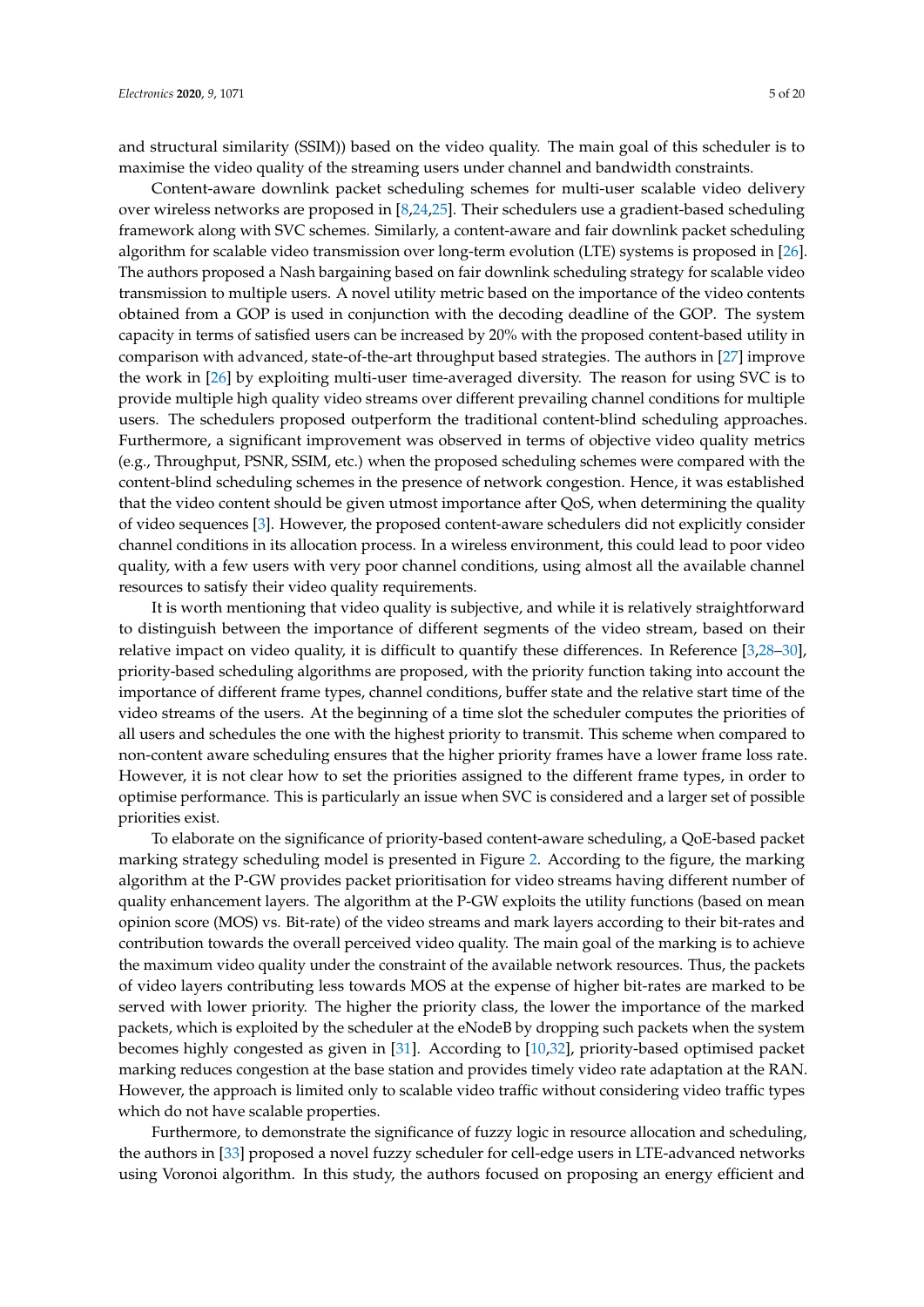QoS-aware downlink scheduler for real-time services. Moreover, fuzzy rules were used to optimise the resource allocation for the downlink scheduling of the cell-edge users. The results showed that the proposed scheduler is energy efficient, QoS-aware and beneficial to the cell-edge users.

<span id="page-5-0"></span>

**Figure 2.** Quality of experience (QoE)-aware packet priority marking based scheduling.

Moreover, the authors in [\[34\]](#page-18-16) proposed a joint downlink radio resource allocation and scheduling algorithm for LTE networks using fuzzy-based adaptive priority and effective bandwidth estimation. The resource allocation is based on estimating the utilised bandwidths of traffic flows, whereas the downlink scheduling algorithm is designed to compute the adaptive priorities for the different users by using fuzzy logic. This study focused on ensuring that the QoS parameters are compliant with the requirements of the LTE network. Similarly, the authors in [\[35\]](#page-18-17) opted for a fuzzy logic approach and proposed a joint scheduling and link adaptation scheme. Furthermore, the proposed scheduler was a priority-based scheme, which optimally allocates radio resources to multiple users based on their QoS requirements for a given application. In addition, the authors went a step further and included power optimisation feature, which would adapt to user's power supply constraints. The results were obtained through numerical evaluations over FIS. The authors concluded that their proposed fuzzy-based scheduler performed similar to the benchmark analytical approach, which utilised Lagrange multipliers scheme, however, with less computational complexity.

In Reference [\[36\]](#page-18-18), the authors proposed an intelligent fuzzy logic-based channel-aware resource allocation and scheduling scheme over LTE-A networks in the uplink direction. The proposed system was designed to optimally accommodate multi-traffic classes (i.e., real-time and non-real-time). Their channel-aware framework employed Kalman filter controller for channel estimation as well as to meet QoS requirements of the end-users. The performance analysis was carried out in terms of QoS indices (e.g., bandwidth, throughput, fairness, jitter and delay), which indicated that the proposed fuzzy-based scheduler delivered reliable scheduling for real-time services without comprising the non-real-time traffic.

Nevertheless, as mentioned in Section [1,](#page-0-0) the literature lacks proposals on content-aware priority-based scheduling algorithm utilising FIS. FIS is beneficial for research and analysis because it provides a trade-off between significance and precision and it relies on concepts of human reasoning that is considered to be most reliable. In addition, the aforementioned studies focus more on content-blind schedulers and lack addressing content-aware scheduling strategies using fuzzy logic.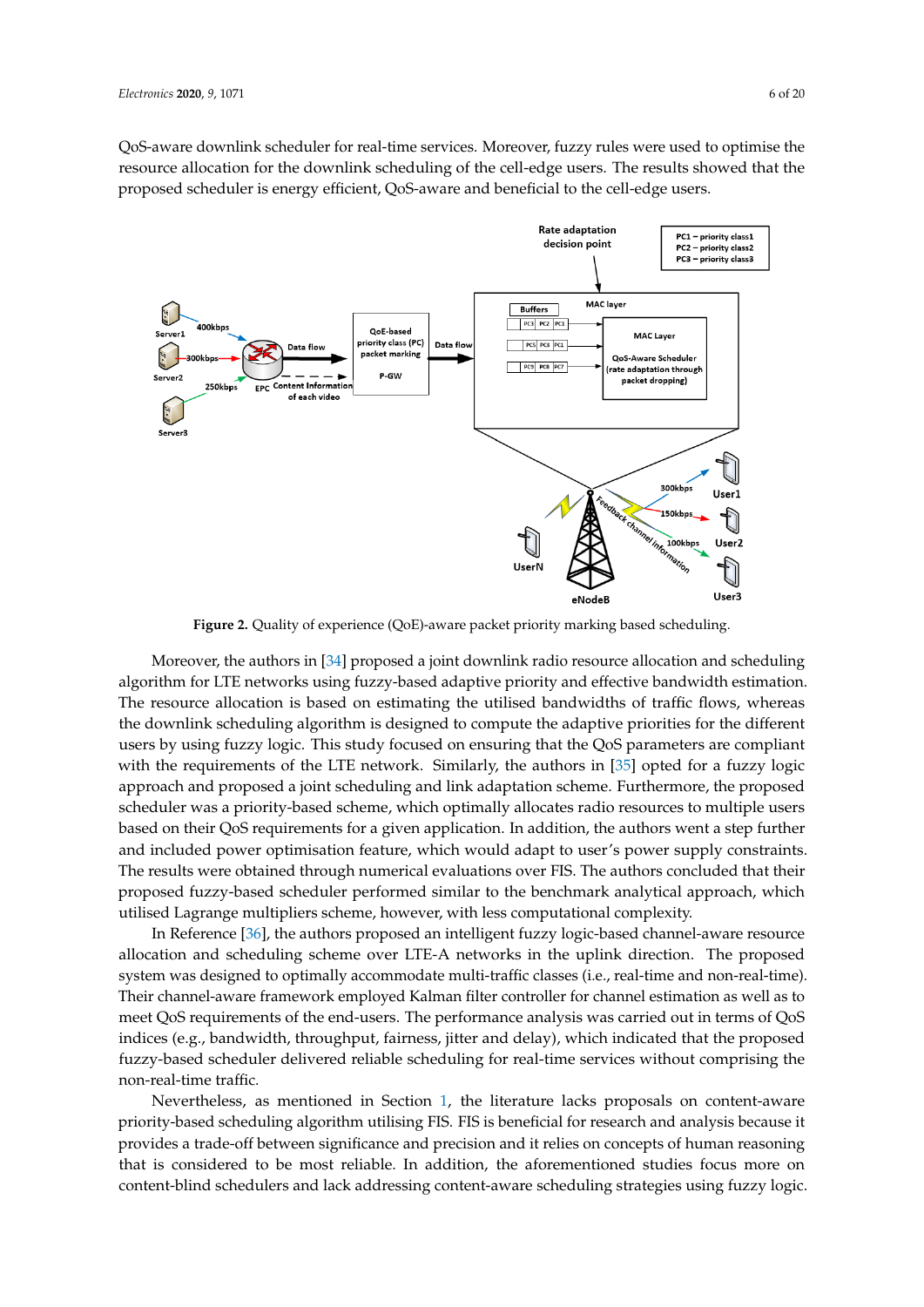It is important to note that content-blind schedulers do not produce accurate results as video contents contain different spatio-temporal features, which are their unique signatures, which this paper aims to address by proposing an intelligent fuzzy logic-based content-aware and channel-aware downlink scheduling algorithm for scalable videos over LTE Networks.

## <span id="page-6-0"></span>**4. Methodology**

The methodology followed in this paper can be outlined as proposing a scheduling algorithm based on fuzzy logic, which prioritises the transmission to multiple users by considering video content, and channel conditions. We start with proposing wireless system model, followed by proposing a fuzzy logic-based content and channel aware downlink scheduler. Next, a novel key performance metric (i.e., significance throughput) is proposed for measuring the performance of the content-aware scheduling algorithm. Lastly, the analytical model is developed in order to analyse the proposed scheduling algorithm.

## *4.1. The Proposed Wireless System Model*

To design the system model, we consider a single 120<sup>°</sup> sector of a tri-sectored hexagonal cellular downlink orthogonal frequency division multiple access (OFDMA) network, where each cell is served by a base station (BS) with three collocated directional antennas, each serving its respective sector. The tagged sector is serving *N* active wireless users, uniformly distributed across its area. The system bandwidth for each allocation duration is divided into *M* physical resource blocks (PRBs), where a PRB is a multi-dimensional resource unit spanning a fixed number of OFDMA subcarriers with bandwidth *B* and symbol durations.

All the sectors of the same BS can use the same PRBs simultaneously without interference. Adjacent sectors from neighbouring cells form a cluster. interference from neighbouring clusters is substantially mitigated by the sectorised architecture and the propagation pathloss and fading. A simple inter-cell coordination algorithm is assumed that avoids interference between sectors of the same cluster for all users, by ensuring that neighbouring sectors of the same cluster never use the same PRBs simultaneously. By ensuring zero inter-cell interference (ICI) for all users, the number of PRBs required by each user is minimised, thus making available more PRBs for other users in the sector and in the cluster.

The number  $m \leq M$  of PRBs allocated to a sector is a function of the mean expected traffic load (in bits/s) requirement of the sector relative to the other sectors in the same cluster. So if  $L_{\text{cluster}}$  and *L*sector denote the total expected load of all sectors in the cluster and the load of the tagged sector respectively, then  $m \approx L_{\text{sector}}/L_{\text{cluster}}$ . The base station can allocate  $m$  PRBs to a set of *N* users at each allocation instance. At each allocation instance multiple PRBs can be assigned to a single user, each PRB however can be assigned to at most one user.

We assume that the channel conditions vary across different PRBs and for different users. The channel conditions vary with time, frequency (e.g., frequency selective multipath fading) and user location. Therefore, each PRB has a corresponding user-dependent and time-varying channel quality that is represented by the maximum possible transmission rate for that user over that PRB. Let  $r_i(t, \phi)$ denote the maximum possible transmission rate (bits/s) for user *i* over PRB *φ* at time *t*. Then,

<span id="page-6-1"></span>
$$
r_i(t,\phi) = G_{\text{mux}} B \log_2(1 + \epsilon_i(\phi)\gamma_i(t,\phi)),
$$
\n(1)

where  $\gamma_i(t, \phi)$  is the estimated received signal-to-noise ratio (SNR) after diversity combining (including multiple input-multiple output (MIMO) antenna diversity and shadow fading), *G*mux is a MIMO spatial multiplexing gain and  $\epsilon_i(\phi)$  is the estimation error margin for  $\gamma_i(t,\phi)$ . We assume that the channel quality feedback from the user to the BS, comprising of  $\gamma_i(t, \phi)$  and  $\epsilon_i(\phi)$ , are provided to scheduler within the channel's coherence time. Taking bounds of the channel estimation error into account, minimises the risk of errors during transmission.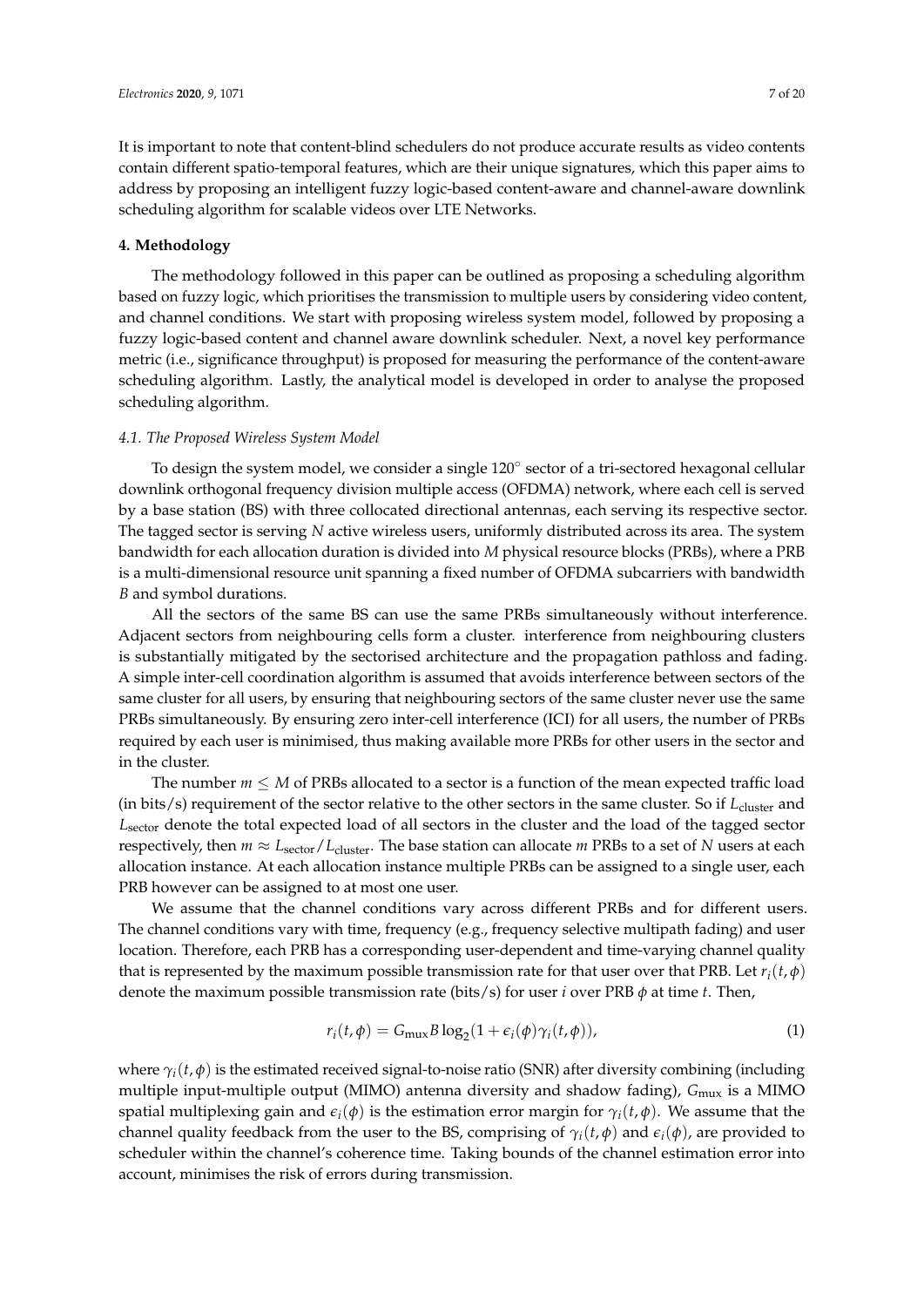## *4.2. The Proposed Fuzzy Logic-Based Content and Channel Aware Downlink Scheduler*

Utilising FIS, we propose a downlink scheduling algorithm and a user utility function. In this subsection, we elaborate further on them, respectively.

#### 4.2.1. The Downlink Scheduling Algorithm

The proposed scheduler considers an initial buffer delay or maximum delay constraint  $T_D$ . Each user must receive one or more GOP, depending on its GOP rate, in this time duration. When a user needs to receive a number *g* GOPs in this time period, then there are *g* layers in total with the same index *l*. The proposed scheduler treats these as a single layer with index *l* and ensures that they are sent before any of the *g* layers in total with the same index  $l + 1$ . At the receiver, the layers are re-ordered and reconstituted into frames according to their playback order.

The proposed scheduler, at any time instant, allocates PRBs to users iteratively. Let  $\Phi_{\text{ARB}}(t, k)$  and ΦURB(*t*, *k*) denote the set of allocated and unallocated PRBs, respectively by iteration *k* of time slot *t*. Let  $\Phi_i(t, k)$  denote the set of PRBs allocated to user *i* by iteration *k* of time slot *t*, and  $r_i(t, \varphi)$  is the attainable bit rate of the user on PRB  $\varphi \in \Phi_{URB}(t, k)$ . Therefore, each PRB has a corresponding user-dependent and time-varying channel quality that is represented by the maximum possible transmission rate for that user over that PRB. Let  $r_i(t, \phi)$  denote the maximum possible transmission rate (bits/s) for user *i* over PRB *φ* at time *t*. The expression for  $r_i(t, φ)$  is given in Equation [\(1\)](#page-6-1).

For each user *i*, an antecedent layer is sent before any of its descendants. Let  $v_i(t, k)$  denote the significance of the layer with the highest significance to be sent to user *i* by iteration *k* of time slot *t*. The user-priority of user *i* by iteration *k* of time slot *t* on PRB  $\varphi \in \Phi_{URB}(t, k)$  is

$$
u_i(t, k, \varphi) = F_{\text{fuzzy}}\left(v_i(t, k), r_i(t, \varphi)\right),\tag{2}
$$

where the function  $F_{\text{fuzzy}}(v_i(t, k), r_i(t, \phi))$  is determined by zero-order Sugeno fuzzy inference.

The iterative algorithm operates as follows at any iteration *k* at time *t*:

- 1. For  $|\Phi_{URB}(t,k)| > 0$ , find a PRB-user pair which has the highest user utility among all available PRBs and users.
- 2.  $\{i^*, \varphi^*\} = \arg \max_{\forall i, \varphi \in \Phi_{URB}(t,k)} u_i(t, k, \varphi)$ .
- 3. Allocate PRB  $\varphi^*$  to user  $i^*$ :

$$
\Phi_{\mathrm{PRB},i*}(t,k+1) = \Phi_{\mathrm{PRB},i*}(t,k) + \{\varphi^*\}
$$

4. Delete the PRB from the set of available PRBs:

$$
\Phi_{\text{URB}}(t,k+1) = \Phi_{\text{URB}}(t,k) - \{\varphi^*\}
$$

- 5. Repeat above until all PRBs are allocated, i.e., until  $|\Phi_{URB}(t, k)| = 0$ .
- 6. Repeat above steps for new time-slot  $t = t + T_{\text{PRB}}$ , where  $T_{\text{PRB}}$  is the time duration of a single PRB.

4.2.2. User Utility Function Based on Fuzzy Logic

The function defining the user utility  $u_i(t, k, \varphi) = F_{\text{fuzzy}}(v_i(t, k), r_i(t, \varphi))$  is derived by applying the following fuzzy rule base.

- 1. *Rule 1*: If *significance*  $v_i(t, k)$  is *high* then *user\_utility* is *high*
- 2. *Rule 2: If significance*  $v_i(t, k)$  is *low* then *user\_utility* is *low*
- 3. *Rule 3:* If *rate*  $r_i(t, \phi)$  is *high* then *user\_utility* is *high*
- 4. *Rule 4*: If *rate*  $r_i(t, \phi)$  is *low* then *user\_utility* is *low*

The fuzzy inference is applied to every user  $i$ /PRB  $\varphi$  pair for each iteration *k* of time slot *t*, where  $PRB \varphi \in \Phi_{URB}(t, k).$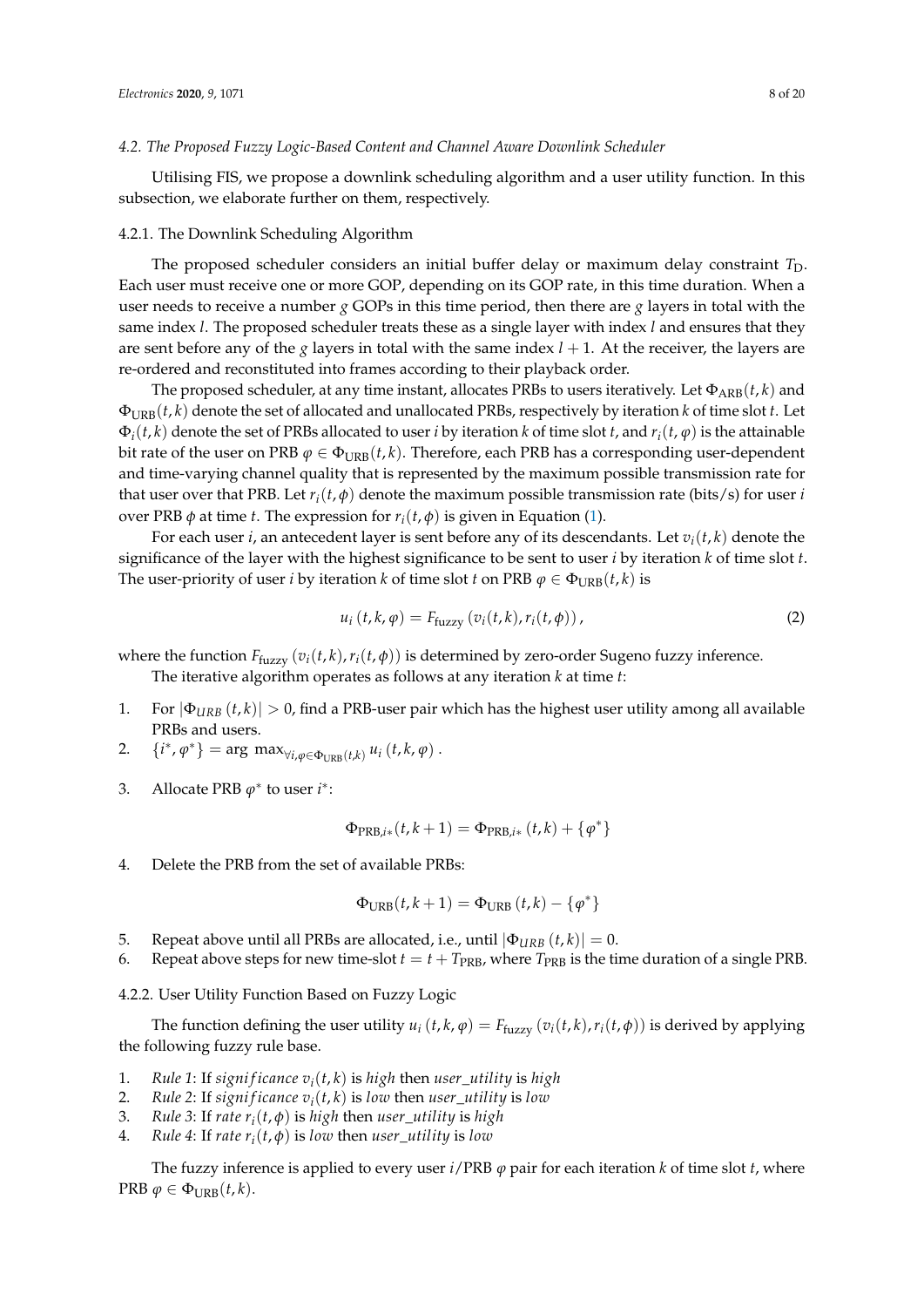Let *V*<sub>high</sub> and *V*<sub>low</sub> denote fuzzy significance sets over the universe of discourse of *significance*, representing *high* and *low significance* set, respectively. Let  $U_V(V)$  denote a fuzzy singleton consequent over the universe of discourse of *significance*, where  $U_V(V_{\text{high}})$  and  $U_V(V_{\text{low}})$  represent the *high* and *low* consequents of *Rule 1* and *Rule 2*, respectively. Let  $\mu_V(v_i(t, k))$  denote the degree of membership or membership function of *significance* with a crisp value  $v_i(t, k)$  in the fuzzy set  $V \in \{V_{\text{high}}\,V_{\text{low}}\}$ . Let  $R_{\text{high}}$  and  $R_{\text{low}}$  denote fuzzy rate sets over the universe of discourse of *signi f icance*, representing *high* and *low rate* set, respectively. Let *U*R(*R*) denote a fuzzy singleton consequent over the universe of discourse of *rate*, where  $U_R(R_{high})$  and  $U_R(R_{low})$  represent the *high* and *low* consequents of *Rule 3* and *Rule 4*, respectively. Let  $\mu_R(r_i(t, \phi))$  denote the degree of membership or membership function of *rate* with a crisp value  $r_i(t, \phi)$  in the fuzzy set  $R \in \{R_{\text{high}}, R_{\text{low}}\}$ .

Applying a zero-order Sugeno fuzzy inference results in a crisp value for *user*\_*utility u* expressed as

$$
u_i(t,k,\varphi) = F_{\text{fuzzy}}\left(v_i(t,k),r_i(t,\varphi)\right) \equiv \frac{\sum_V \mu_V\left(v_i\left(t,k,\varphi\right)\right)U_{rmV}(V) + \sum_R \mu_R\left(r_i\left(t,k,\varphi\right)\right)U_R(R)}{\sum_V \mu_V\left(v_i\left(t,k,\varphi\right)\right) + \sum_R \mu_R\left(r_i\left(t,k,\varphi\right)\right)}.
$$
 (3)

The above expression is simplified by selecting membership functions such that  $\Sigma$ *V*  $\mu$ V (*v*<sub>*i*</sub> (*t*, *k*, *ϕ*)) = 1 and  $\Sigma$ <sub>*R*</sub>  $\mu$ <sub>*R*</sub> (*r*<sub>*i*</sub> (*t*, *k*, *ϕ*)) = 1 then

$$
u_i(t, k, \varphi) \equiv 0.5 \left[ \sum_V \mu_V \left( v_i(t, k, \varphi) \right) U_V(V) + \sum_R \mu_R \left( r_i(t, k, \varphi) \right) U_R(R) \right]. \tag{4}
$$

The expression is further simplified by setting  $U_V(V) = U_R(R) = 0$  for  $V = V_{low}$  and  $R = R_{low}$ .

$$
u_i(t, k, \varphi) \equiv 0.5 \left[ \mu_V \left( v_i(t, k, \varphi) \right) U_V(V) + \mu_R \left( r_i(t, k, \varphi) \right) U_R(R) \right],
$$
 for  $V = V_{\text{high}}$  and  $R = R_{\text{high}}$ . (5)

Finally, let  $U_V(V) = \alpha$  and  $U_R(R) = 1 - \alpha$ , where  $V = V_{\text{high}}$  and  $R = R_{\text{high}}$ , then:

$$
u_i(t, k, \varphi) \equiv 0.5 \left[ \mu_V \left( v_i \left( t, k, \varphi \right) \right) \alpha + \mu_R \left( r_i \left( t, k, \varphi \right) \right) \left( 1 - \alpha \right) \right], \text{for } V = V_{\text{high}} \text{ and } R = R_{\text{high}} \tag{6}
$$

where *α* is referred to as the *utility coefficient* and determines the trade-off between content and channel awareness.

Linear membership functions are used. The membership functions  $\mu_V(v) = v$  and  $\mu_R(r) = r/r_{\text{max}}$ for  $V = V_{\text{high}}$  and  $R = R_{\text{high}}$ , respectively, where  $r_{\text{max}}$  is the maximum rate in bits/s that can be supported over a single PRB when using the highest order modulation.

## *4.3. Key System Parameters and Key Performance Metrics*

There are two key system parameters for the joint multi-user content and channel aware scheduling, namely the utility coefficient *α* and the number of users *N*. Specifically. we consider a single tagged user for observation and *N* − 1 competing users. The tagged user is representative of all users within a limited area of the sector. The utility coefficient *α* determines to what extent the scheduler prioritises according to channel quality or content importance.

A novel key performance metric is proposed in this paper for evaluating the performance of content-aware scheduling. This metric is the significance throughput  $Z_{sig}(p)$ . Other metrics used are the bit throughput  $Z_{\text{bit}}(p)$  in bits/s and average PSNR  $Q_P(p)$ , respectively. The metrics are computed for a tagged user occupying a limited area of the sector containing *p*% of the closest users to the BS. More elaborations and mathematical expressions on the aforementioned metrics are provided next in Section [4.4.](#page-9-0)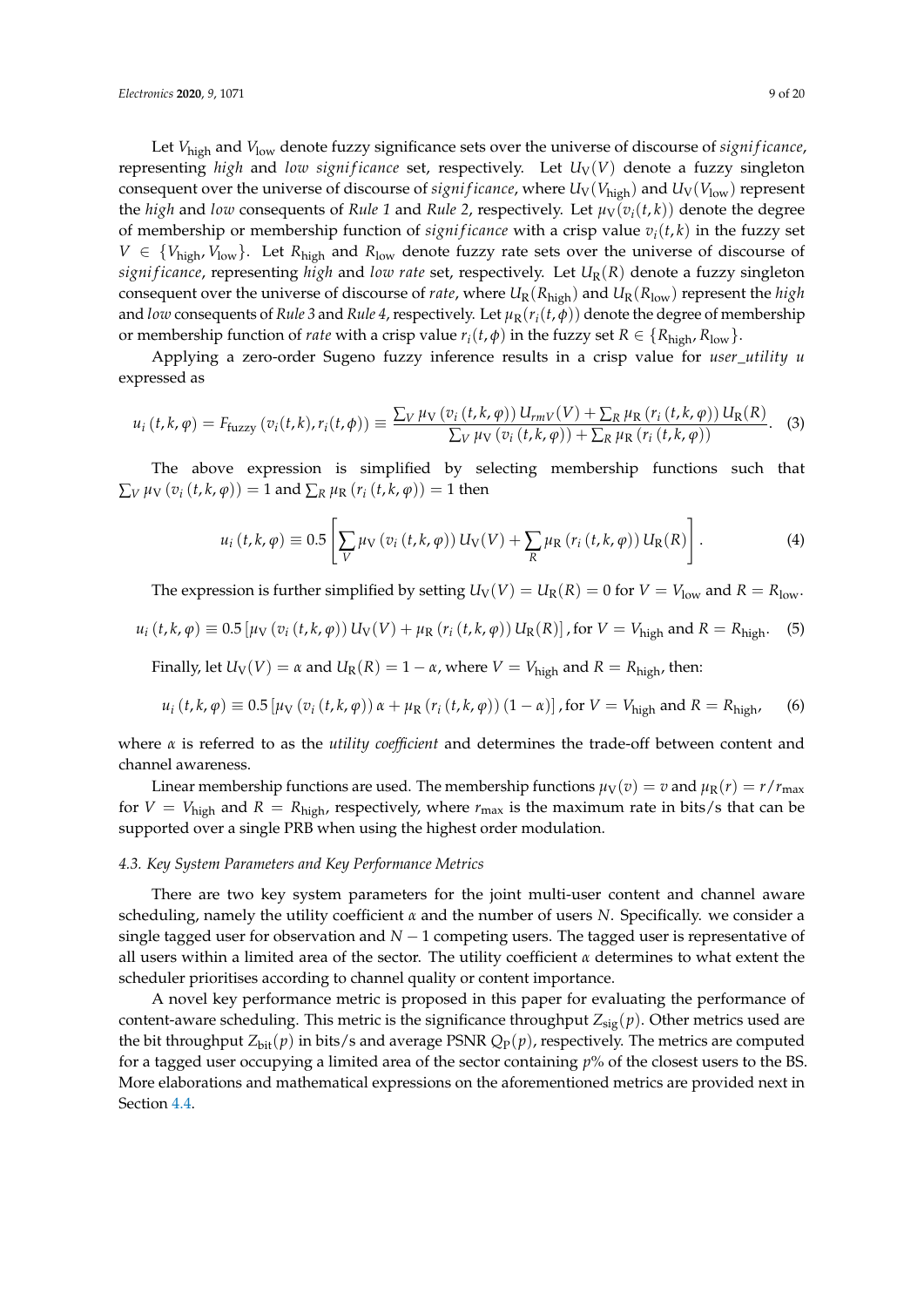<span id="page-9-0"></span>There are *m* PRBs per time-slot, where a time-slot is the allocation period for the scheduler. We consider the allocation over a period of  $N_{TS}$  time slots, where the duration of a time-slot is  $T_{PRB}$ seconds. The time  $T_{PRB}N_{TS}$  denotes the maximum delay constraint  $T_D$  for all layers belonging to a one or more GOPs of a user to be received. The frame rate *R*frame is related to delay constraint as  $R_{frame} = gN_{frame}/T_D$ , where  $N_{frame}$  is the number of frames per GOP and *g* is the number of GOPs sent in  $T_D$ . The GOP rate is  $g/T_D$  and is determined by how the video has been coded. We consider a period of operation of the scheduling algorithm over the duration *T*<sub>D</sub>. Figure [3](#page-9-1) shows the time and frequency distribution of PRBs over a single allocation period. Table [1](#page-12-1) below summarises the symbols used throughout in this paper.

<span id="page-9-1"></span>

**Figure 3.** Time/frequency distribution of the physical resource blocks (PRBs) over one allocation period.

We consider a given layer *l* of a tagged user *i* competing with the layers of *N* − 1 other users. Associated with each layer, after the last iteration of the last slot in this period, is a set of PRBs from the pool of  $M_{\text{PRB}} = mN_{\text{TS}}$  PRBs. The set of PRBs associated with each layer represents the minimum number of an arbitrary grouping of PRBs required to send the layer to the user within the  $T_D$  time period, where feasible, or the total number of PRBs, otherwise. Each PRB from this set falls into two categories. Either the PRB was allocated to the user and used to send bits of the layer or it was not allocated due to competition. Associated with the set of PRBs is an average rate per PRB *Ri*(*d*) which is a function of the the user's distance *d* from the BS, and the long-term shadow fading. It is assumed that short-term frequency selectivity across the set of PRBs is effectively mitigated using diversity, such as frequency domain equalisation, interleaving/coding and distributed subcarrier allocation for each PRB. This assumption simplifies the analysis and though it increases the complexity of the physical layer, these suggested diversity schemes are features of advanced OFDMA standards such as LTE. We assume that MIMO is used in antenna diversity mode and not in spatial multiplexing mode, such that  $G_{\text{mix}} = 1$ .

$$
R_i(d) = B \log_2(1 + e_{\text{fade}} \gamma_i(d)), \tag{7}
$$

where  $\gamma_i(d)$  is the mean SNR and  $e_{\text{fade}}$  is the shadow fading random variable with pdf  $f_{\text{fade}}(e)$ . The pdf of  $R_i(d)$ ,  $f_R(r, d)$ , is obtained as a transformation of  $f_{\text{fade}}(e)$ .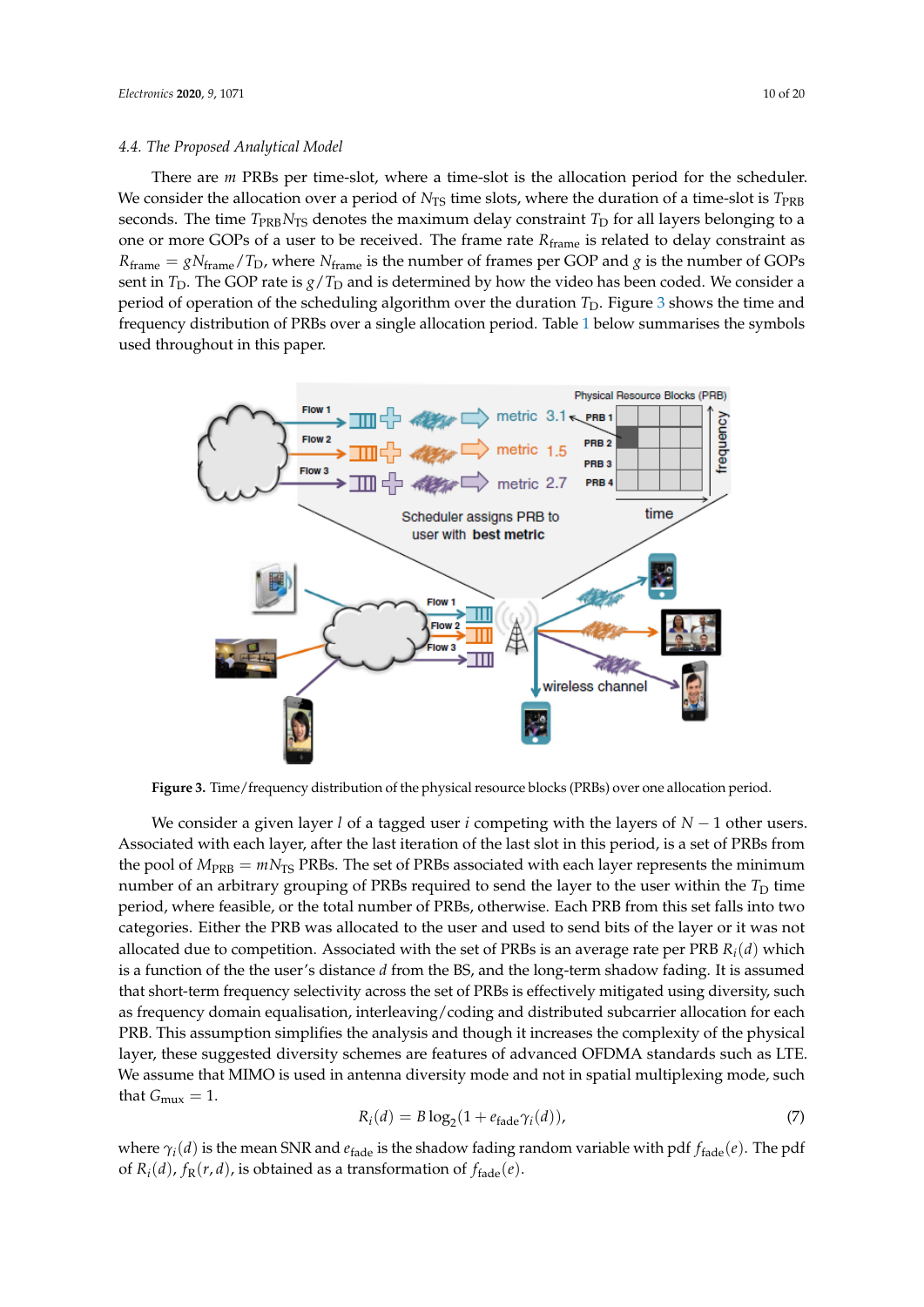Users are assumed to be uniformly distributed in the sector, where the radius of the sector is  $d_{rad}$ and its area is  $A_{\text{sec}} = \pi d_{\text{rad}}^2/3$ . The area of the 120° sector centred at the BS occupied by *p*% of the users is  $0.01pA_{\text{sec}}$  and has a radius  $d_{\text{sec}}(p) = (0.03pA_{\text{sec}}/\pi)^{0.5}$ . The parameter  $\delta_{\text{user}} = N/A_{\text{sec}}$  is the user density, where *N* is the total number of users. The distance *d* of a single user within the sector defined by radius *d*sec(*p*) is a random variable determined by the uniform user distribution with a pdf  $f_d(d, p)$ , where  $d \leq d_{\text{sec}}(p) \leq d_{\text{rad}}$  and  $d_{\text{sec}}(100\%) = d_{\text{rad}}$ .

Let *N*bits(*l*, *i*) denote the number of bits of layer *l* of user *i*, which has a probability mass function  $P_{LB}(k, l, i)$ . Let  $N_{PRB}(l, i, d)$  denote the number of PRBs required to send layer *l* of user *i*, then:

$$
N_{\text{PRB}}(l, i, d) = \left\lceil \frac{N_{\text{bits}}(l, i)}{R_i(d) T_{\text{PRB}}} \right\rceil. \tag{8}
$$

Let  $P_{PRB}(k, l, i, d)$  denote the probability mass function of  $N_{PRB}(l, i, d)$ , which is derived from  $P_{\text{LB}}(k, l, i)$  and  $f_{\text{R}}(r, d)$ .

Let *vi*,*<sup>l</sup>* denote the significance of layer *l* of user *i*, and let *ui*,*<sup>l</sup>* (*d*) denote the utility of user *i* when sending bits of layer *l*.

$$
u_{i,l}(d) = F_{\text{fuzzy}}\left(v_{i,l}, R_i(d)\right),\tag{9}
$$

Let  $f_{sig}(l, i, d)$  denote the pdf of  $u_{i,l}(d)$ , which is derived from  $f_R(r, d)$ . Let  $S_{i,l}(d)$  the number of bits of layer *l* of user *i* that are transmitted before the delay constraint. Let *i* denote the index of the tagged user and *l* the index of the layer under consideration. Let *i* denote the index of a competing user and  $\hat{l}$  the index of a layer of this user. Let  $S_{PRB}(l, i, d)$  denote the sum of PRBs required to send the layers of the the competing users that have a higher utility than the tagged user and the layers of he tagged user up to layer *l*. For  $l > 0$ 

$$
S_{\text{PRB}}(l,i,d) = \sum_{\hat{i}=0,\hat{i}\neq i}^{N-1} \sum_{\hat{i}=0}^{N_{\text{L}}(\hat{i})-1} N_{\text{PRB}}(\hat{l},\hat{i},\hat{d}) I(u_{\hat{i},\hat{l}}(\hat{d}) > u_{i,l}(d)) - \sum_{\lambda=0}^{l-1} N_{\text{PRB}}(\lambda,i,d), \tag{10}
$$

where the function I(*condition*) equals 0, if *condition* is *false* and equals 1, otherwise. For  $l = 0$ 

$$
S_{\text{PRB}}(l, i, d) = \sum_{\hat{i}=0, \hat{i}\neq i}^{N-1} \sum_{\hat{l}=0}^{N_{\text{L}}(\hat{i})-1} N_{\text{PRB}}(\hat{l}, \hat{i}, \hat{d}) I(u_{\hat{i}, \hat{l}}(\hat{d}) > u_{i,l}(d)).
$$
\n(11)

The difference  $M_{\text{PRB}} - S_{\text{PRB}}(l, i, d)$  determines the number of PRBs available to send layer *l* of the tagged user. If this difference is zero or negative, then no bits of the layer are sent. If it is non-zero, positive and less than  $N_{PRB}(l, i, d)$ , then some but not all bits of the layer are sent. If it is non-zero, positive and equal to or more than  $N_{PRB}(l, i, d)$ , then all bits of the layer are sent. Therefore,

$$
S_{i,l}(d) = \begin{cases} 0 & \text{if } M_{\text{PRB}} - S_{\text{PRB}}(l, i, d) \le 0 \\ R_i(d) \mathbb{E} \left\{ M_{\text{PRB}} - S_{\text{PRB}}(l, i, d) \right\} & \text{if } 0 < M_{\text{PRB}} - S_{\text{PRB}}(l, i, d) \le N_{\text{PRB}}(l, i, d) \\ R_i(d) \mathbb{E} \left\{ N_{\text{PRB}}(l, i, d) \right\} & \text{if } M_{\text{PRB}} - S_{\text{PRB}}(l, i, d) > N_{\text{PRB}}(l, i, d) \end{cases}
$$
(12)

The significance throughput  $S_{sig}(d)$  of a user at distance *d* from its BS

$$
S_{\text{sig}}(d) = \frac{1}{N_{\text{L}}(i)} \sum_{l=0}^{N_{\text{L}}(i)-1} \frac{S_{i,l}(d)}{R_i(d) \mathbb{E}\{N_{\text{PRB}}(l, i, d)\}},
$$
(13)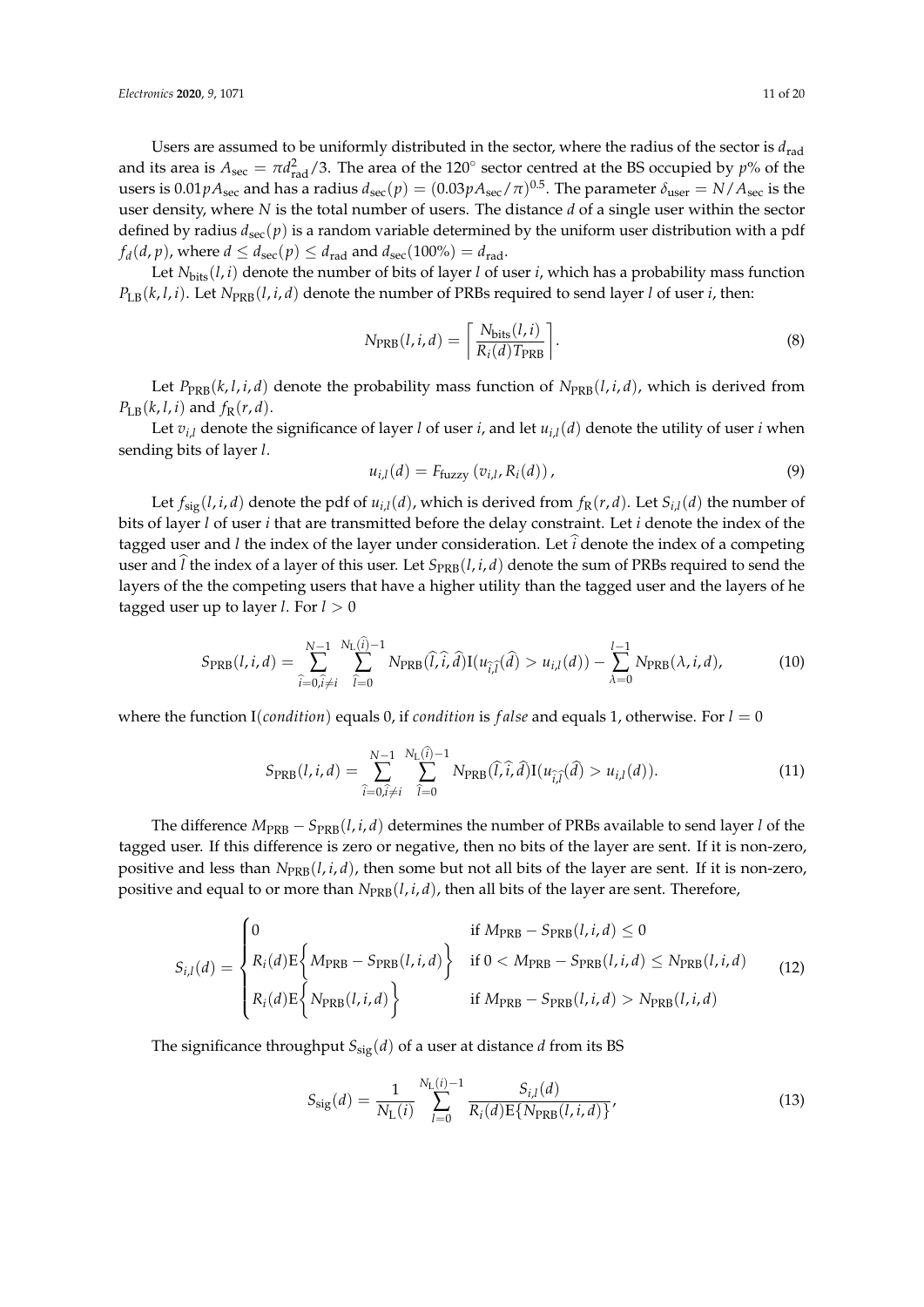The bit throughput  $S_{\text{bit}}(d)$  of a user at distance *d* from its BS

$$
S_{\text{bit}}(d) = \sum_{l=0}^{N_{\text{L}}(i)-1} \frac{1}{T_{\text{D}}} S_{i,l}(d), \tag{14}
$$

The average PSNR *Q*(*d*) of a user at distance *d* from its BS

$$
Q(d) = \sum_{l=0}^{N_{\rm L}(i)-1} (q_l - q_{l-1}) \frac{S_{i,l}(d)}{R_i(d)E\{N_{\rm PRB}(l,i,d)\}},
$$
(15)

where  $q_l$  is the average PSNR if all  $l + 1$  layers have been received without error and equals zero for  $l < 0$ .

The significance throughput  $Z_{sig}(p)$  of a user among the  $p\%$  of users closest to the BS

$$
Z_{\rm sig}(p) = \int_0^{d_{\rm sec}(p)} f_d(d, p) S_{\rm sig}(d) \mathrm{d}d,
$$
\n(16)

The bit throughput  $Z_{\text{bit}}(p)$  of a user among the  $p\%$  of users closest to the BS

$$
Z_{\text{bit}}(p) = \int_0^{d_{\text{sec}}(p)} f_d(d, p) S_{\text{bit}}(d) dd,
$$
 (17)

The average PSNR  $Q_P(p)$  of a user among the  $p\%$  of users closest to the BS

$$
Q_P(p) = \int_0^{d_{\text{sec}}(p)} f_d(d, p) Q(d) \text{d}d. \tag{18}
$$

| $Q(d)$ , $S_{sig}(d)$ , $S_{bit}(d)$     | Average PSNR, Significance throughput and Bit throughput, respectively, for a<br>user at distance d from the BS.                 |
|------------------------------------------|----------------------------------------------------------------------------------------------------------------------------------|
| $Q_P(p)$ , $Z_{sig}(p)$ and $Z_{bit}(p)$ | Average PSNR, Significance throughput and Bit throughput, respectively, of a<br>user among the $p\%$ of users closest to the BS. |
| $q_l$                                    | Average PSNR if all $l + 1$ layers have been received without error.                                                             |
| $S_{i,l}(d)$                             | Number of bits of layer <i>l</i> of user <i>i</i> that are transmitted before the delay constraint.                              |
| $v_{i,l}$                                | Significance of layer l of user i.                                                                                               |
| $R_i(d)$ , $f_R(r, d)$                   | Average rate per PRB $R_i(d)$ and its pdf as a function of the the user's distance d<br>from the BS.                             |
| $u_{i,l}(d)$                             | Utility of user <i>i</i> when sending bits of layer <i>l</i> .                                                                   |
| $f_{\rm sig}(l, i, d)$                   | The pdf of $u_{i,l}(d)$ .                                                                                                        |
| $N_{\text{PRB}}(l, i)(d)$                | Number of PRBs required to send layer l of user i.                                                                               |
| $N_{\text{bits}}(l,i)$                   | Number of bits of layer <i>l</i> of user <i>i</i> .                                                                              |
| $d_{\rm rad}$                            | Radius of cell sector.                                                                                                           |
| A <sub>sec</sub>                         | Area of cell sector.                                                                                                             |
| $d_{\text{sec}}(p)$                      | Radius of a sector centered at the BS occupied by $p\%$ of the users.                                                            |
| $f_d(d,p)$                               | The pdf of the distance $d$ of a single user within the sector defined by radius<br>$d_{\text{sec}}(p)$ .                        |
| $T_{\rm PRB}$                            | The time duration of a single PRB or time-slot.                                                                                  |
| $R_{frame}$                              | Frame rate.                                                                                                                      |
| N <sub>7</sub>                           | Number of frames per GOP.                                                                                                        |

# **Table 1.** Table of symbols.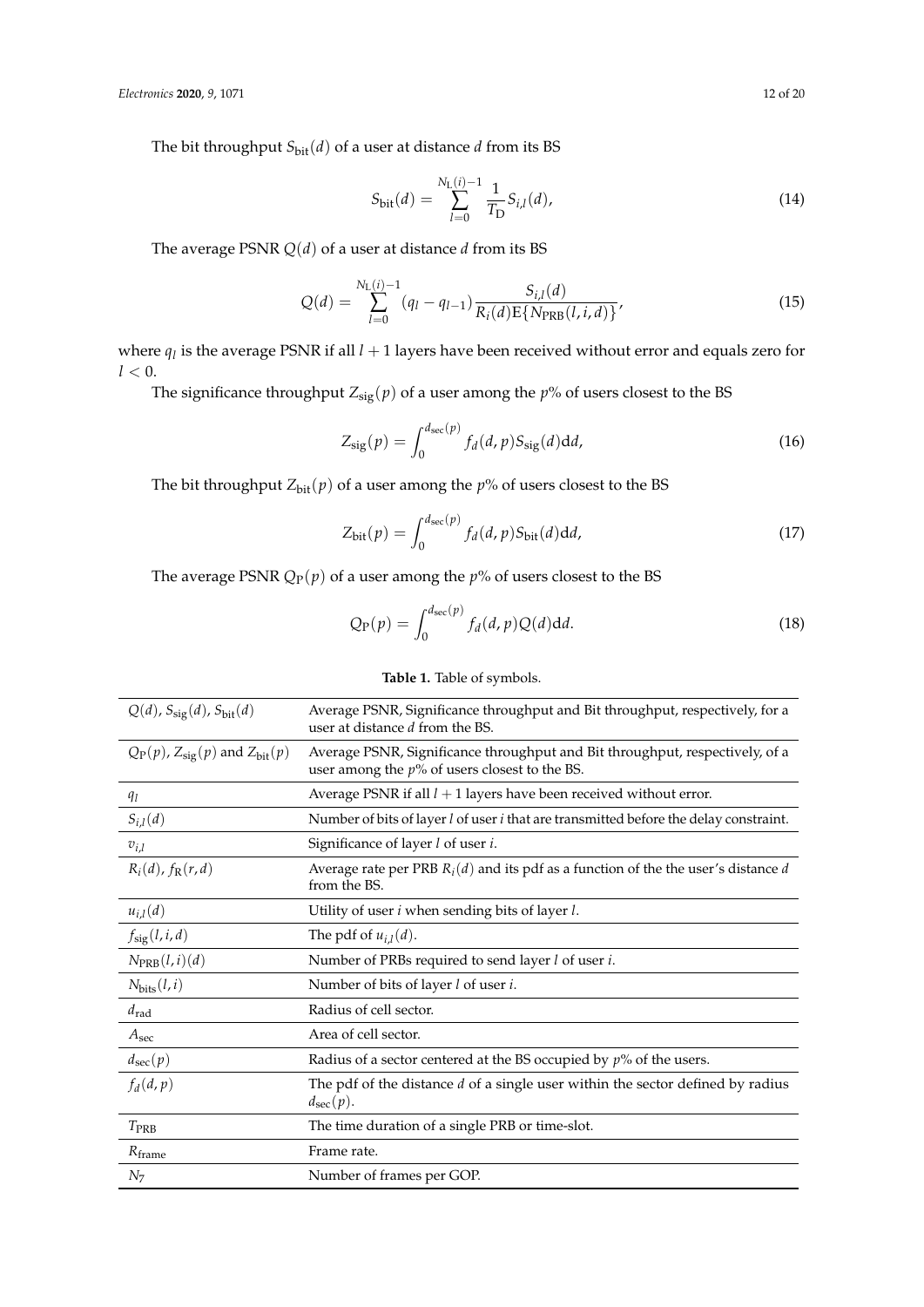<span id="page-12-1"></span>

| $N_{\text{TS}}$ , $M_{\text{PRB}}$ , $T_{\text{D}}$      | Maximum number of time-slots, maximum number of PRBs and maximum<br>delay constraint or duration, respectively, to send all layers of a GOP. |
|----------------------------------------------------------|----------------------------------------------------------------------------------------------------------------------------------------------|
| m                                                        | Number of PRBS per time-slot.                                                                                                                |
| i, l                                                     | Indexes of the tagged user and tagged layer, respectively.                                                                                   |
| $\hat{i}, \hat{l}$                                       | Indexes of a competing user and layer, respectively.                                                                                         |
| $\gamma_i(d)$                                            | Mean SNR of a user at distance d from the BS.                                                                                                |
| $\alpha$                                                 | Utility coefficient.                                                                                                                         |
| $N_{\text{PRB}}(l, i, d)$ , $P_{\text{PRB}}(k, l, i, d)$ | Number of PRBs required to send layer $l$ of user $i$ , and its probability mass<br>function, respectively.                                  |
| $N_{\text{bits}}(l, i)$ , $P_{\text{LB}}(k, l, i)$       | Number of bits of layer <i>l</i> of user <i>i</i> and its probability mass function, respectively.                                           |
| N                                                        | Number of users.                                                                                                                             |
| $e_{\text{fade}}$ , $f_{\text{fade}}(e)$                 | Shadow fading random variable and its pdf, respectively.                                                                                     |

|  | <b>Table 1. Cont.</b> |
|--|-----------------------|
|--|-----------------------|

# <span id="page-12-0"></span>**5. Numerical Results and Analysis**

All users are assumed to be streaming video sequences with identical traffic and quality statistics. Specifically, statistics of the first hour of the Tokyo Olympics video (133 128 frames at 30 frames/s) [\[37\]](#page-18-19) are used. Its traffic statistics, quality statistics and trace are publicly available at [\[38\]](#page-18-20). The video sequence is in the Common Intermediate Format (CIF,  $352 \times 288$  pixels). We consider the temporal layers embedded in the video stream encoded with H.264 SVC, with a GOP structure  $\{K_0B_2B_1B_2K_0..\}$ , where  $K_0$  is an I or P key picture. Thus,  $N_L = 3$  and  $l \in \{0, 1, 2\}$ . The probability distribution  $P_{LB}(k, l, i)$ of layer *l* and the set of average PSNR values *q<sup>l</sup>* are obtained from [\[38\]](#page-18-20). In Reference [\[38\]](#page-18-20), two values are given for the average PSNR of the key picture, namely, 27.31 dB and 26.94 dB for the I frame and P frame, respectively. In this study, we use the lower value for both types of key pictures and set  $q_0 = 26.94$  dB, while  $q_1$  and  $q_2$  equal 28.43 dB and 29.32 dB, respectively.

For the wireless system, parameter values are taken mostly from [\[39](#page-19-0)[,40\]](#page-19-1). The channel is assumed to be flat in time and frequency due to the orthogonal frequency division multiplexing (OFDM) modulation and the effective exploitation of diversity in the time and frequency domains. Independent lognormal shadow fading with pdf  $f_{\text{fade}}(e)$  and a standard deviation of 8 dB has been assumed. The values for the BS antenna gain, UE antenna gain, UE noise figure and total sector TX power are 14 dBi, 0 dBi, 7 dB and 46 dBm, respectively. The time-slot duration  $T_{\rm PRB}$  is 0.5 ms. The coverage of the sector has a radius of 250 m. The maximum number of PRBs per sector *m* is 34 per slot, with each PRB having a bandwidth of 180 kHz. Furthermore, we assume a maximum spectral efficiency of 6 bits/s/Hz in each PRB, for 64 QAM modulation without MIMO spatial multiplexing. Therefore, the maximum bit rate per PRB  $r_{\text{max}}$  is 1080 kbits/s. A 2  $\times$  2 MIMO antenna diversity gain of 6 dB is assumed. The distance-dependent path gain is given by  $-128.1 - 37.6 \log_{10}(d)$ .

Of all the statistical distributions used in the analytical model, the distributions  $P_{LB}(k, l, i)$  and  $f_{\rm fade} (e)$  are all given, the former is obtained empirically [\[38\]](#page-18-20), while the latter is assumed to be lognormal. The pdf of  $f_d(d, p)$  is derived from a transformation, given that  $d^2$  is uniformly distributed over the range  $(0, d_{\text{sec}}(p))$ . The other distributions mentioned above are derived from one or more of these three distributions, and are obtained numerically from Monte-Carlo simulations.

Figure [4](#page-13-0) shows a plot of PSNR versus number of users for different classes of users and for *α* = 0, where users are classified according to the region they occupy in the sector. This scenario corresponds to channel-aware only scheduling. The results show that the closest 20% of users achieve the maximum PSNR performance over the entire observed range. The PSNR deteriorates at a rapid rate the further the range of users considered.

Figure [5](#page-13-1) shows the corresponding plot using the significance throughput metric for different classes of users and for *α* = 0. The results show that the closest 20% of users achieve the maximum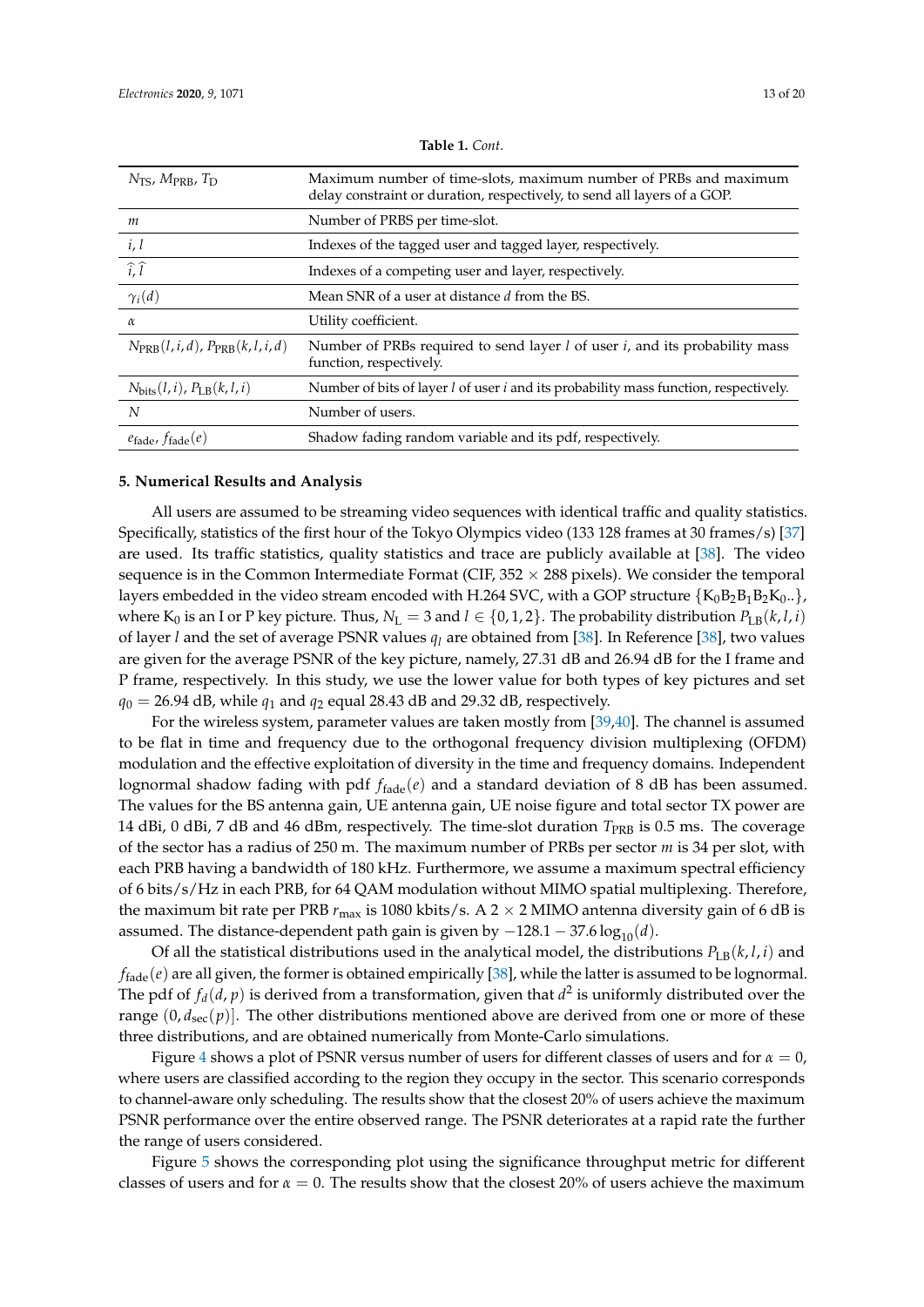<span id="page-13-0"></span>significance throughput of unity, hence the maximum PSNR performance, over the entire observed range. A frame rate of 30 fps is considered, which maps to a maximum delay constraint of 0.1333 s to deliver all the layers comprising the the 4 frames of the GOP. The significance throughput follows the same trend as the PSNR and deteriorates at a rapid rate the further the range of users considered.



<span id="page-13-1"></span>**Figure 4.** Peak signal-to-noise ratio (PSNR) versus number of users for different classes of users and  $\alpha = 0$ .



**Figure 5.** Significance throughput versus number of users for different classes of users and *α* = 0.

Figures [6](#page-14-0) and [7](#page-14-1) show corresponding plots using the significance throughput for *α* = 0.25 and  $\alpha = 0.5$ , respectively. These plots show the impact of introducing content-awareness, while reducing proportionately the extent of channel awareness. The results show that the performance of the closest 20% of users declines at a rapid rate as *α* is increased from zero to 0.5, while the performance of the users measured over larger distance ranges improves at a slower rate. For *α* = 0.5, the performance across all distance ranges have converged significantly.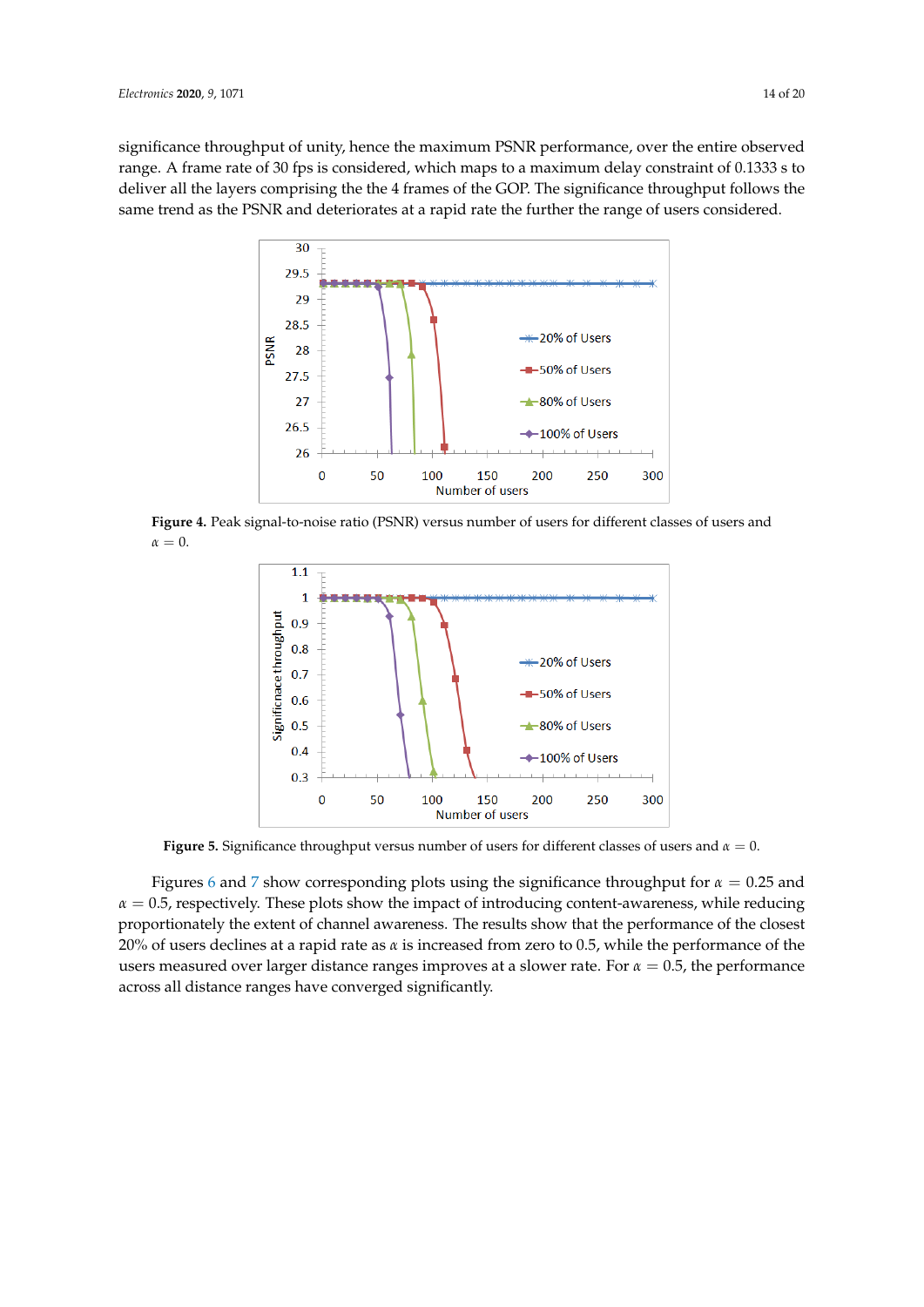<span id="page-14-0"></span>

<span id="page-14-1"></span>**Figure 6.** Significance throughput versus number of users for different classes of users and *α* = 0.25.



**Figure 7.** Significance throughput versus number of users for different classes of users and *α* = 0.5.

The objective of introducing content awareness is to improve the fairness of the proposed scheduling algorithm, in general, and particularly to enhance the performance of distant users at a minimum penalty to users close to the BS. For illustration, we consider minimum significance throughput target for the closest 20% of users to be  $\frac{2}{3}$ , which corresponds to receiving the most important two out of the three layers. For the closest 100% of users, that is all users, we consider minimum significance to be  $\frac{1}{3}$ , which corresponds to receiving the most important one out of the three layers. With these constraints, the maximum number of users that can be supported increases from 78% to 90% (a 15% enhancement), as *α* increases from 0 to 0.25. It declines to 72% as *α* increases from 0.25 to 0.5.

Figures [8–](#page-15-0)[10](#page-15-1) show plots of significance throughput versus number of users for different maximum delay constraints, corresponding to slightly reduce frame rates. Since the playback rate is constant at 30 fps, reducing the frame-rate at scheduler implies that the video sequence will experience short pauses. the shorter the pauses the less perceptible to the user. Figures [8](#page-15-0) and [10](#page-15-1) show the case for 100% of the users with *α* equal to zero and 0.25, respectively, while Figure [9](#page-15-2) shows the case for 20% of the users and  $\alpha = 0.25$ .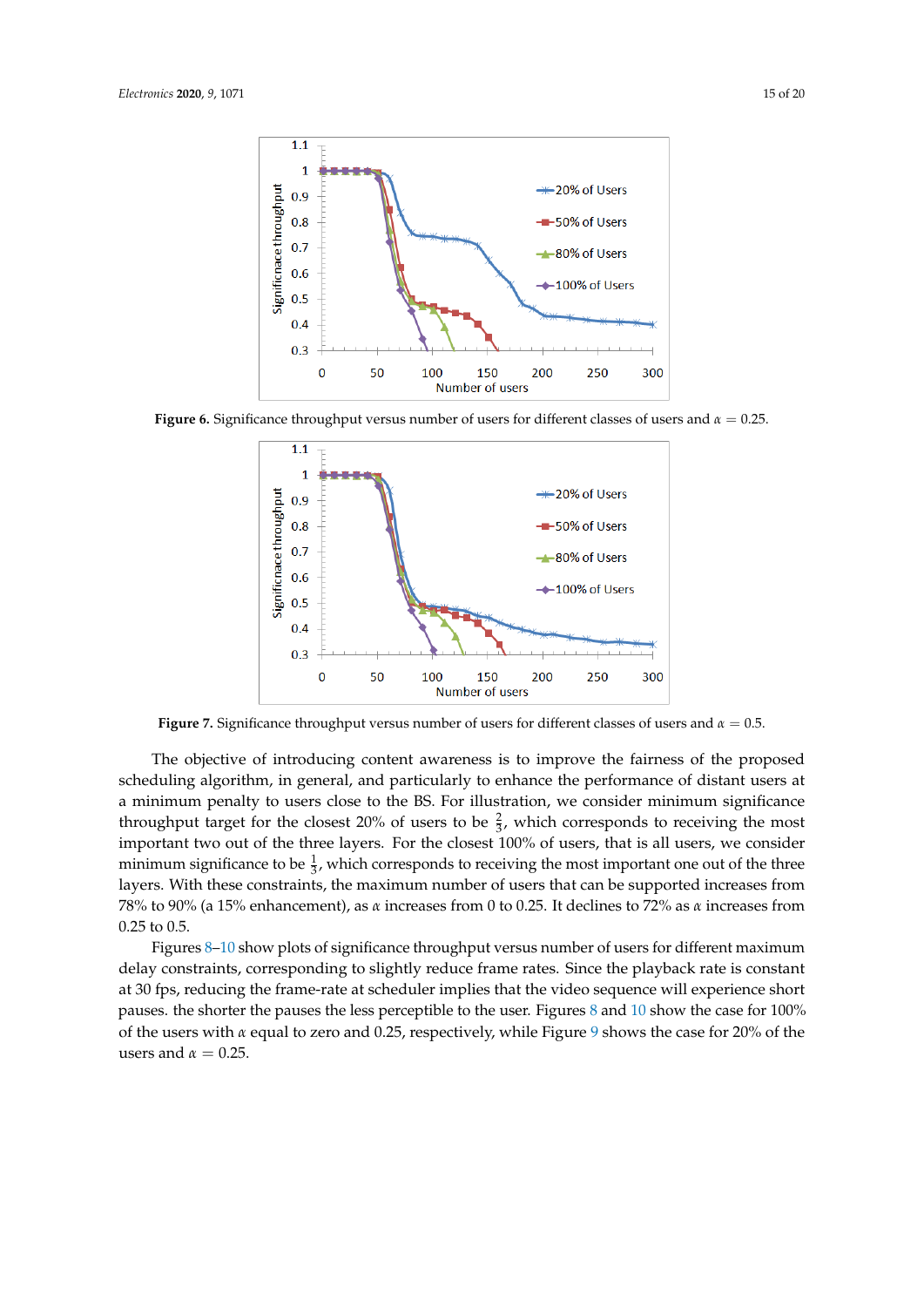<span id="page-15-0"></span>

<span id="page-15-2"></span>**Figure 8.** Significance throughput versus number of users for different maximum delay constraints, 100% of users and  $\alpha = 0$ .



<span id="page-15-1"></span>**Figure 9.** Significance throughput versus number of users for different maximum delay constraints, 20% of users and  $\alpha = 0.25$ .



**Figure 10.** Significance throughput versus number of users for different maximum delay constraints, 100% of users and  $α = 0.25$ .

The results show that increasing the delay constraint increases the significance throughput, and hence PSNR, for all cases. The results show that significant performance improvement is possible for small increases in delay, or equivalently small reductions in frame rate. Consider an increase in the delay constraint from 0.1333 s to 0.1583 s, corresponding to a reduction in frame rate at the scheduler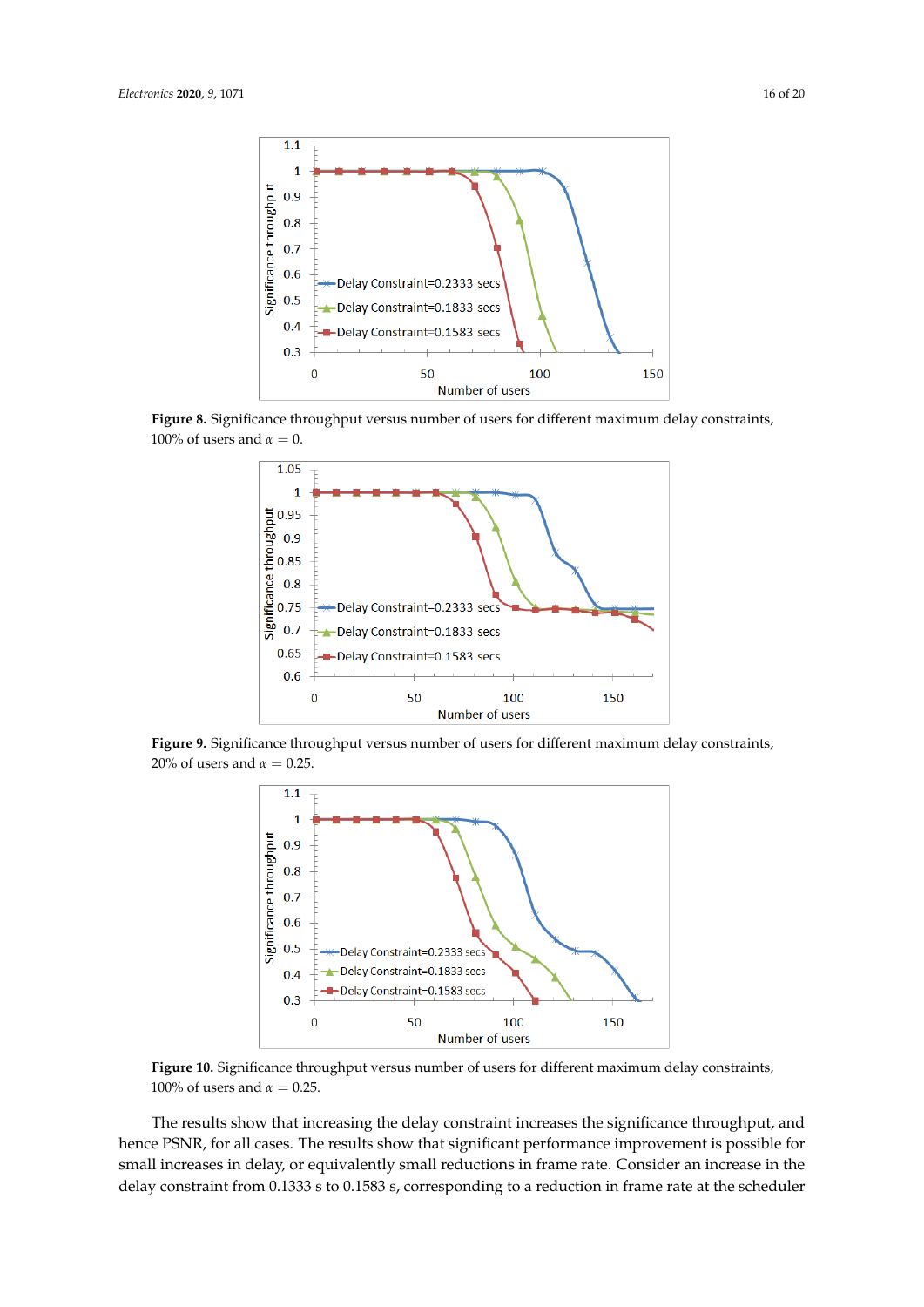from 30 fps to 25.27 fps. Given the constraints on the minimum significance throughput for the closest 20% and 100% users mentioned above, the maximum number of users that can be supported increases from 91% to 109% (a 19.8% enhancement), as *α* increases from 0 to 0.25.

Table [2](#page-16-1) shows the simulation results for content-aware and content-unaware scheduling strategies. A comparison between the proposed fuzzy-based scheduler and the standard schedulers has been carried out, as these schedulers provide fairly good performance in terms of PSNR and number of users. The simulation framework and the channel model parameters are the same as in our previous study [\[2\]](#page-17-1). Furthermore, we also select the same SVC videos as in our previous study [\[2\]](#page-17-1). The SVC layers of different video contents are marked with a priority index according to the QoE based marking algorithm in [\[11\]](#page-17-4). As a benchmark strategy, we utilise the proportional fair (PF) and M-LWDF schedulers. The simulation results of the proposed and benchmark strategies are reported in Table [2.](#page-16-1) According to the table, the proposed fuzzy based scheduler achieves a cumulative video quality of 35.8 dB when the total number of video streaming users is 8. On the other hand, PF and M-LWDF schedulers achieves a video quality of 31.8 dB and 37.1 dB, respectively. The increase in load (in terms of the total number of streaming users) decreases the cumulative video quality of all the strategies. However, the degradation in video quality of the proposed fuzzy-based scheduler is lower as compared to the benchmark strategies. This is mainly because the fuzzy-based scheduler prioritises the most important SVC layers. Therefore, layers contributing highest to the QoE are scheduled before their deadline. The increase in load prioritises the most important SVC layer of each user. On the other hand, PF and M-LWDF strategies assign radio resources to the SVC layers irrespective of their quality contributions, which results in a steep fall in the quality, as shown in Table [2,](#page-16-1) when the number of users is increased from 8 to 24.

<span id="page-16-1"></span>

| Parameters    | <b>Fuzzy-Based Scheduler</b> |      |    |      |    | PF-Scheduler         |      |      |      |                      | M-LWDF-Scheduler |      |      |      |      |
|---------------|------------------------------|------|----|------|----|----------------------|------|------|------|----------------------|------------------|------|------|------|------|
| Channel Aware | x                            |      |    |      |    | X                    |      |      |      |                      | X                |      |      |      |      |
| Delay Aware   |                              |      |    |      |    |                      |      |      |      |                      |                  |      | X    |      |      |
| Content Aware |                              |      | X  |      |    |                      |      |      |      |                      |                  |      |      |      |      |
|               | Results                      |      |    |      |    |                      |      |      |      |                      |                  |      |      |      |      |
| Metrics       | Network Load (Users)         |      |    |      |    | Network Load (Users) |      |      |      | Network Load (Users) |                  |      |      |      |      |
|               | 8                            | 12   | 16 | 20   | 24 | 8                    | 12   | 16   | 20   | 24                   | 8                | 12   | 16   | 20   | 24   |
| PSNR (dB)     | 35.8                         | 34.9 | 32 | 30.7 | 29 | 31.8                 | 25.3 | 21.5 | 20.8 | 20.8                 | 37.1             | 30.8 | 21.5 | 20.8 | 20.8 |

**Table 2.** Simulation results for content-aware and content-unaware scheduling strategies.

## <span id="page-16-0"></span>**6. Conclusions**

A novel intelligent fuzzy logic-based content and channel aware downlink scheduler for scalable video streaming has been proposed. Using novel content-aware and standard performance metrics, the performance of the proposed scheduling algorithm through the analytical model is evaluated. The fuzzy logic controller allows a single utility parameter to be defined and use the trade-off between content and channel-awareness in order to enhance the overall user experience throughout the coverage area. The results show that the number of supported users can be enhanced by as much as 15%, for playback without pauses and as much as 19% if short imperceptible pauses are acceptable. Significantly, the results demonstrate that channel-aware only and content-aware only schemes are inadequate for supporting video services in a cellular environment. The former delivers disproportionately good quality to users close to the BS, while users at the sector edge are unable to meet a minimum quality. The latter significantly penalises users with good channels, while the performance of edge users, though improved, remains minimal. The proposed algorithm allows for a fairer allocation of resources among users across the entire sector coverage, allowing for the enhancement of video quality at edges of the cell while minimising the degradation to users closer to the BS. Future work will consider heterogenous video traffic and the sensitivity to different fuzzy rule bases and membership functions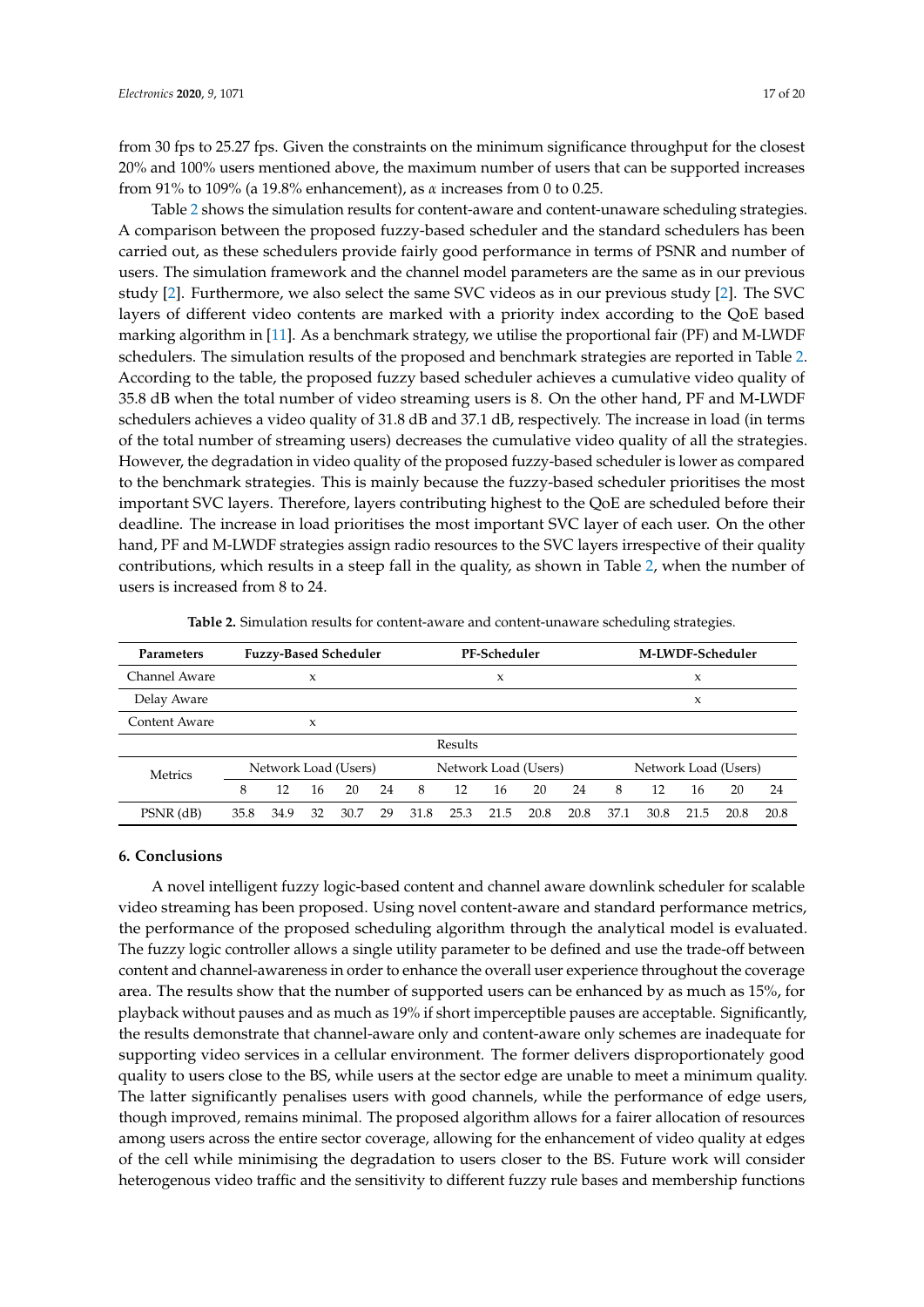for the fuzzy-controller. In addition, a performance analysis between our proposed scheduling algorithm and other content and channel aware scheduling algorithms will be considered.

**Author Contributions:** The authors of this article have contributed in building this research paper as follows: conceptualization, methodology, validation, investigation, resources, writing—review and editing, and visualization. Conceptualization, P.E.O., M.M.N., I.U.R., N.K. and M.G.M.; Formal analysis, P.E.O.; Investigation, P.E.O., M.M.N., I.U.R. and N.K.; Methodology, P.E.O., N.K. and M.G.M.; Software, P.E.O.; Supervision, M.G.M.; Writing—original draft, P.E.O.;Writing—review & editing, M.M.N. and I.U.R. All authors have read and agreed to the published version of the manuscript.

**Funding:** This research received no funding.

**Acknowledgments:** The authors would like to acknowledge Kingston University, Prince Sultan University, and West London University for their valuable support.

**Conflicts of Interest:** The authors declare no conflict of interest.

# **References**

- <span id="page-17-0"></span>1. Nasralla, M.M. A Hybrid Downlink Scheduling Approach for Multi-Traffic Classes in LTE Wireless Systems. *IEEE Access* **2020**, *8*, 82173–82186. [\[CrossRef\]](http://dx.doi.org/10.1109/ACCESS.2020.2990381)
- <span id="page-17-1"></span>2. Nasralla, M.M.; Khan, N.; Martini, M.G. Content-aware downlink scheduling for LTE wireless systems: A survey and performance comparison of key approaches. *Comput. Commun.* **2018**, *130*, 78–100. [\[CrossRef\]](http://dx.doi.org/10.1016/j.comcom.2018.08.009)
- <span id="page-17-6"></span>3. Nasralla, M.M.; Razaak, M.; Rehman, I.U.; Martini, M.G. Content-aware packet scheduling strategy for medical ultrasound videos over LTE wireless networks. *Comput. Netw.* **2018**, *140*, 126–137. [\[CrossRef\]](http://dx.doi.org/10.1016/j.comnet.2018.05.014)
- 4. Rehman, I.U.; Nasralla, M.M.; Philip, N.Y. Multilayer perceptron neural network-based QoS-aware, content-aware and device-aware QoE prediction model: A proposed prediction model for medical ultrasound streaming over small cell networks. *Electronics* **2019**, *8*, 194. [\[CrossRef\]](http://dx.doi.org/10.3390/electronics8020194)
- 5. Xu, Z.; Cao, Y.; Wang, W.; Jiang, T.; Zhang, Q. Incentive Mechanism for Cooperative Scalable Video Coding (SVC) Multicast Based on Contract Theory. *IEEE Trans. Multimed.* **2019**, *22*, 445–458. [\[CrossRef\]](http://dx.doi.org/10.1109/TMM.2019.2929965)
- 6. Ghermezcheshmeh, M.; Shah-Mansouri, V.; Ghanbari, M. Analysis and performance evaluation of scalable video coding over heterogeneous cellular networks. *Comput. Netw.* **2019**, *148*, 151–163. [\[CrossRef\]](http://dx.doi.org/10.1016/j.comnet.2018.10.020)
- 7. Van der Schaar, M.; Andreopoulos, Y.; Hu, Z. Optimized Scalable Video Streaming over IEEE 802.11a/e HCCA Wireless Networks under Delay Constraints. *IEEE Trans. Mob. Comput.* **2006**, *5*, 755–768. [\[CrossRef\]](http://dx.doi.org/10.1109/TMC.2006.81)
- <span id="page-17-7"></span>8. Pahalawatta, P.V.; Berry, R.; Pappas, T.N.; Katsaggelos, A.K. Content-aware resource allocation and packet scheduling for video transmission over wireless networks. *IEEE J. Sel. Areas Commun.* **2007**, *25*, 749–759. [\[CrossRef\]](http://dx.doi.org/10.1109/JSAC.2007.070511)
- <span id="page-17-2"></span>9. Martini, M.G.; Tralli, V. Video quality based adaptive wireless video streaming to multiple users. In Proceedings of the IEEE International Symposium on Broadband Multimedia Systems and Broadcasting, Las Vegas, NV, USA, 31 March–2 April 2008; pp. 1–4.
- <span id="page-17-3"></span>10. Fu, B.; Staehle, D.; Kunzmann, G.; Steinbach, E.; Kellerer, W. QoE-aware Priority Marking and Traffic Management for H.264/SVC-based Mobile Video Delivery. In Proceedings of the 8th ACM Workshop on Performance Monitoring and Measurement of Heterogeneous Wireless and Wired Networks, Barcelona, Spain, 3–8 November 2013; pp. 173–180.
- <span id="page-17-4"></span>11. Fu, B.; staehle, D.; Kunzmann, G.; Steinbach, E.; Kellerer, W. QoE-based SVC layer dropping in LTE networks using content-aware layer priorities. *ACM Trans. Multimed. Comput. Commun. Appl. (TOMM)* **2015**, *12*, 23. [\[CrossRef\]](http://dx.doi.org/10.1145/2754167)
- <span id="page-17-5"></span>12. Zhang, Y.; Liu, G. Fine granularity resource allocation algorithm for video transmission in orthogonal frequency division multiple access system. *IEEE IET (Inst. Eng. Technol.) Commun.* **2013**, *7*, 1383–1393. [\[CrossRef\]](http://dx.doi.org/10.1049/iet-com.2012.0602)
- 13. Li, F.; Ren, P.; Du, Q. Joint Packet Scheduling and Subcarrier Assignment for Video Communications over Downlink OFDMA Systems. *IEEE Trans. Veh. Technol.* **2012**, *61*, 2753–2767. [\[CrossRef\]](http://dx.doi.org/10.1109/TVT.2012.2195511)
- 14. Li, F.; Zhang, D.; Wang, M. Multiuser multimedia communication over orthogonal frequency-division multiple access downlink systems. *Concurr. Comput. Pract. Exp.* **2013**, *25*, 1081–1090. [\[CrossRef\]](http://dx.doi.org/10.1002/cpe.2880)
- 15. Li, P.; Chang, Y.; Feng, N.; Yang, F. A Cross-Layer Algorithm of Packet Scheduling and Resource Allocation for Multi-User Wireless Video Transmission. *IEEE Trans. Consum. Electron.* **2011**, *57*, 1128–1134. [\[CrossRef\]](http://dx.doi.org/10.1109/TCE.2011.6018865)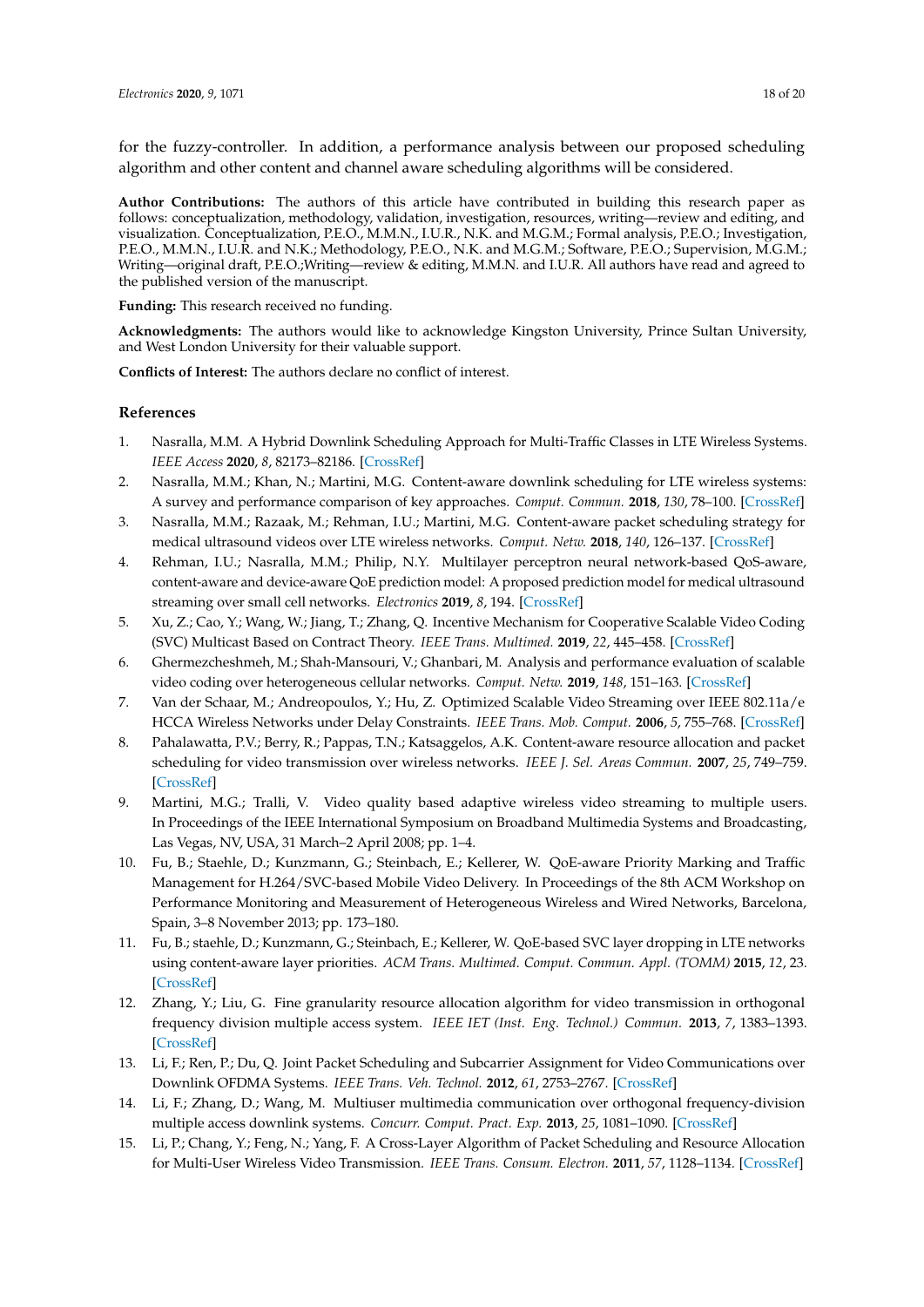- 16. Ji, X.; Huang, J.; Chiang, M.; Lafruit, G.; Catthoor, F. Scheduling and Resource Allocation for SVC Streaming over OFDM Downlink Systems. *IEEE Trans. Circuits Syst.* **2009**, *19*, 1549–1555.
- <span id="page-18-0"></span>17. Cicalò, S.; Tralli, V. Distortion-Fair Cross-Layer Resource Allocation for Scalable Video Transmission in OFDMA Wireless Networks. *IEEE Trans. Multimed.* **2014**, *16*, 848–863. [\[CrossRef\]](http://dx.doi.org/10.1109/TMM.2014.2300442)
- <span id="page-18-1"></span>18. Blej, M.; Azizi, M. Comparison of Mamdani-type and Sugeno-type fuzzy inference systems for fuzzy real time scheduling. *Int. J. Appl. Eng. Res.* **2016**, *11*, 11071–11075.
- <span id="page-18-2"></span>19. Kaur, A.; Kaur, A. Comparison of Mamdani-type and Sugeno-type fuzzy inference systems for air conditioning system. *Int. J. Soft Comput. Eng.* **2012**, *2*, 323–325.
- <span id="page-18-3"></span>20. Sivanandam, S.N.; Sumathi, S.; Deepa, S.N. *Introduction to Fuzzy Logic Using MATLAB*; Springer: Berlin/Heidelberg, Germany, 2007; Volume 1.
- <span id="page-18-4"></span>21. Jang, J.S. ANFIS: Adaptive-network-based fuzzy inference system. *IEEE Trans. Syst. Man Cybern.* **1993**, *23*, 665–685. [\[CrossRef\]](http://dx.doi.org/10.1109/21.256541)
- <span id="page-18-5"></span>22. Schwarz, H.; Marpe, D.; Wiegand, T. Overview of the scalable video coding extension of the H.264/AVC standard. *IEEE Trans. Circuits Syst. Video Technol.* **2007**, *17*, 1103–1120. [\[CrossRef\]](http://dx.doi.org/10.1109/TCSVT.2007.905532)
- <span id="page-18-6"></span>23. Khan, N.; Nasralla, M.M.; Martini, M. Network and User Centric Performance Analysis of Scheduling Strategies for Video Streaming over LTE. In Proceedings of the IEEE International Conference on Communications (ICC)—Workshop on Quality of Experience-based Management for Future Internet Applications and Services (QoE-FI), London, UK, 8–12 June 2015.
- <span id="page-18-7"></span>24. Khan, N.; Martini, M.G. QoE-driven multi-user scheduling and rate adaptation with reduced cross-layer signaling for scalable video streaming over LTE wireless systems. *EURASIP J. Wirel. Commun. Netw.* **2016**, *2016*, 93. [\[CrossRef\]](http://dx.doi.org/10.1186/s13638-016-0584-6)
- <span id="page-18-8"></span>25. Maani, E.; Pahalawatta, P.V.; Berry, R.; Katsaggelos, A.K. Content-aware packet scheduling for multiuser scalable video delivery over wireless networks. In Proceedings of Applications of Digital Image Processing XXXII, San Diego, CA, USA, 2 September 2009.
- <span id="page-18-9"></span>26. Khan, N.; Martini, M.G.; Bharucha, Z. Quality-aware fair downlink scheduling for scalable video transmission over LTE systems. In Proceedings of the IEEE International Workshop on Signal Processing Advances in Wireless Communications (SPAWC), Cesme, Turkey, 17–20 June 2012; pp. 334–338.
- <span id="page-18-10"></span>27. Khan, N.; Martini, M.G.; Staehle, D. Opportunistic Proportional Fair Downlink Scheduling for Scalable Video Transmission over LTE Systems. In Proceedings of the IEEE Vehicular Technology Conference (VTC), Las Vegas, NV, USA, 2–5 September 2013.
- <span id="page-18-11"></span>28. Mostafa, A.E.; Gadallah, Y. A statistical priority-based scheduling metric for M2M communications in LTE networks. *IEEE Access* **2017**, *5*, 8106–8117. [\[CrossRef\]](http://dx.doi.org/10.1109/ACCESS.2017.2700409)
- 29. Zhang, W.; Ye, S.; Li, B.; Zhao, H.; Zheng, Q. A priority-based adaptive scheme for multi-view live streaming over HTTP. *Comput. Commun.* **2016**, *85*, 89–97. [\[CrossRef\]](http://dx.doi.org/10.1016/j.comcom.2016.04.001)
- <span id="page-18-12"></span>30. Edelman, B.A.; Gay, J.; Lozben, S.; Shetty, P. Real-Time Priority-Based Media Communication. U.S. Patent 9,900, 361, 18 September 2018.
- <span id="page-18-13"></span>31. Khan, N.; Martini, M. Hysteresis based Rate Adaptation for Scalable Video Traffic over an LTE Downlink. In Proceedings of the IEEE International Conference on Communications (ICC)—Workshop on Smart Communication Protocols and Algorithms, London, UK, 8–12 June 2015.
- <span id="page-18-14"></span>32. Khan, N. Quality-Driven Multi-User Resource Allocation and Scheduling Over LTE for Delay Sensitive Multimedia Applications. Ph.D. Thesis, Kingston University London, London, UK, 2014.
- <span id="page-18-15"></span>33. Radhakrishnan, S.; Neduncheliyan, S.; Thyagharajan, K. A novel fuzzy scheduler for cell-edge users in LTE-advanced networks using Voronoi algorithm. *Clust. Comput.* **2019**, *22*, 9625–9635. [\[CrossRef\]](http://dx.doi.org/10.1007/s10586-017-1314-5)
- <span id="page-18-16"></span>34. Abrahão, D.C.; Vieira, F.H.T. Resource allocation algorithm for LTE networks using fuzzy based adaptive priority and effective bandwidth estimation. *Wirel. Netw.* **2018**, *24*, 423–437. [\[CrossRef\]](http://dx.doi.org/10.1007/s11276-016-1344-6)
- <span id="page-18-17"></span>35. Taki, M.; Heshmati, M.; Omid, Y. Fuzzy-based optimized QoS-constrained resource allocation in a heterogeneous wireless network. *Int. J. Fuzzy Syst.* **2016**, *18*, 1131–1140. [\[CrossRef\]](http://dx.doi.org/10.1007/s40815-016-0152-6)
- <span id="page-18-18"></span>36. Mardani, M.R.; Ghanbari, M. Robust resource allocation scheme under channel uncertainties for LTE-A systems. *Wirel. Netw.* **2019**, *25*, 1313–1325. [\[CrossRef\]](http://dx.doi.org/10.1007/s11276-018-1740-1)
- <span id="page-18-19"></span>37. Der Auwera, G.V.; David, P.T.; Reisslein, M.; Karam, L.J. Traffic and Quality Characterization of the H.264/AVC Scalable Video Coding Extension. *Eurasip J. Adv. Multimed.* **2008**, *25*. [\[CrossRef\]](http://dx.doi.org/10.1155/2008/164027)
- <span id="page-18-20"></span>38. H.264/AVC and SVC Video Trace Library. Available online: <http://trace.eas.asu.edu/> (accessed on 23 June 2020).